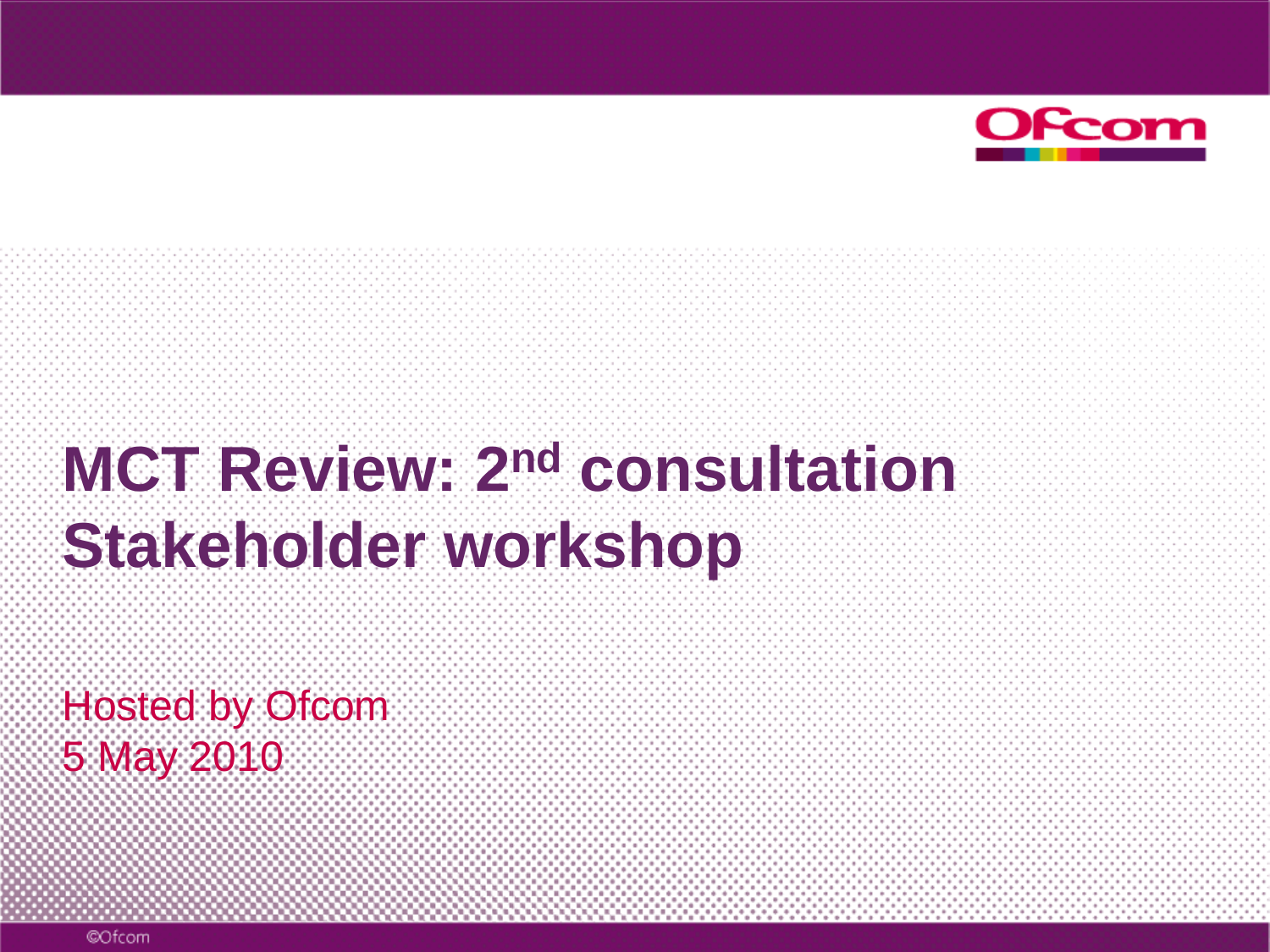

#### **Agenda - outline for the workshop**

| <b>Topic</b>                                                          | <b>Timing</b> | <b>Session lead</b>                      |  |
|-----------------------------------------------------------------------|---------------|------------------------------------------|--|
| <b>Arrival and coffee</b>                                             | $2.00 - 2.15$ |                                          |  |
| Workshop aims and introductions                                       | $2.15 - 2.30$ | David Stewart,<br><b>Andrea Coscelli</b> |  |
| The MCT Consultation: Market definition, SMP & remedies               |               | <b>Chris Handley</b>                     |  |
| The MCT Consultation: Charge control levels                           | $2.30 - 3.25$ | <b>James Mackley</b>                     |  |
| Out of scope of the consultation: range blocking, number porting etc. |               | Paul Jacobus                             |  |
| How to respond to the consultation                                    | $3.25 - 3.30$ | <b>Paul Jacobus</b>                      |  |
| Q&As                                                                  | $3.30 - 4.00$ |                                          |  |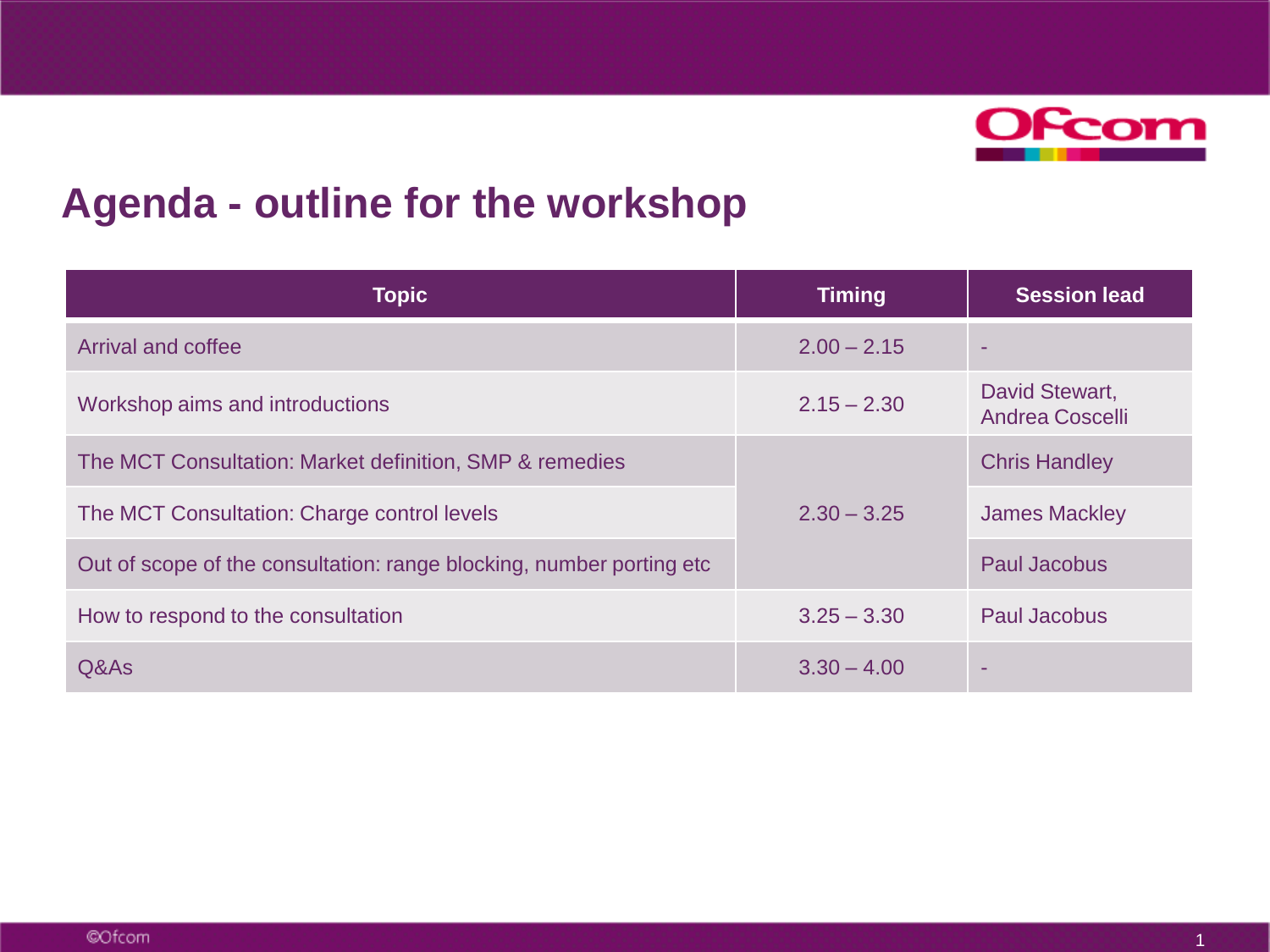

#### **Ofcom attendees for MCT stakeholder workshop**

| <b>Name</b>            | <b>Role</b>                       |
|------------------------|-----------------------------------|
| <b>David Stewart</b>   | <b>Project Director</b>           |
| <b>Andrea Coscelli</b> | <b>Economics Director</b>         |
| <b>Paul Jacobus</b>    | <b>Project Manager</b>            |
| <b>James Mackley</b>   | <b>Economics Manager</b>          |
| <b>Chris Handley</b>   | <b>Competition Policy Manager</b> |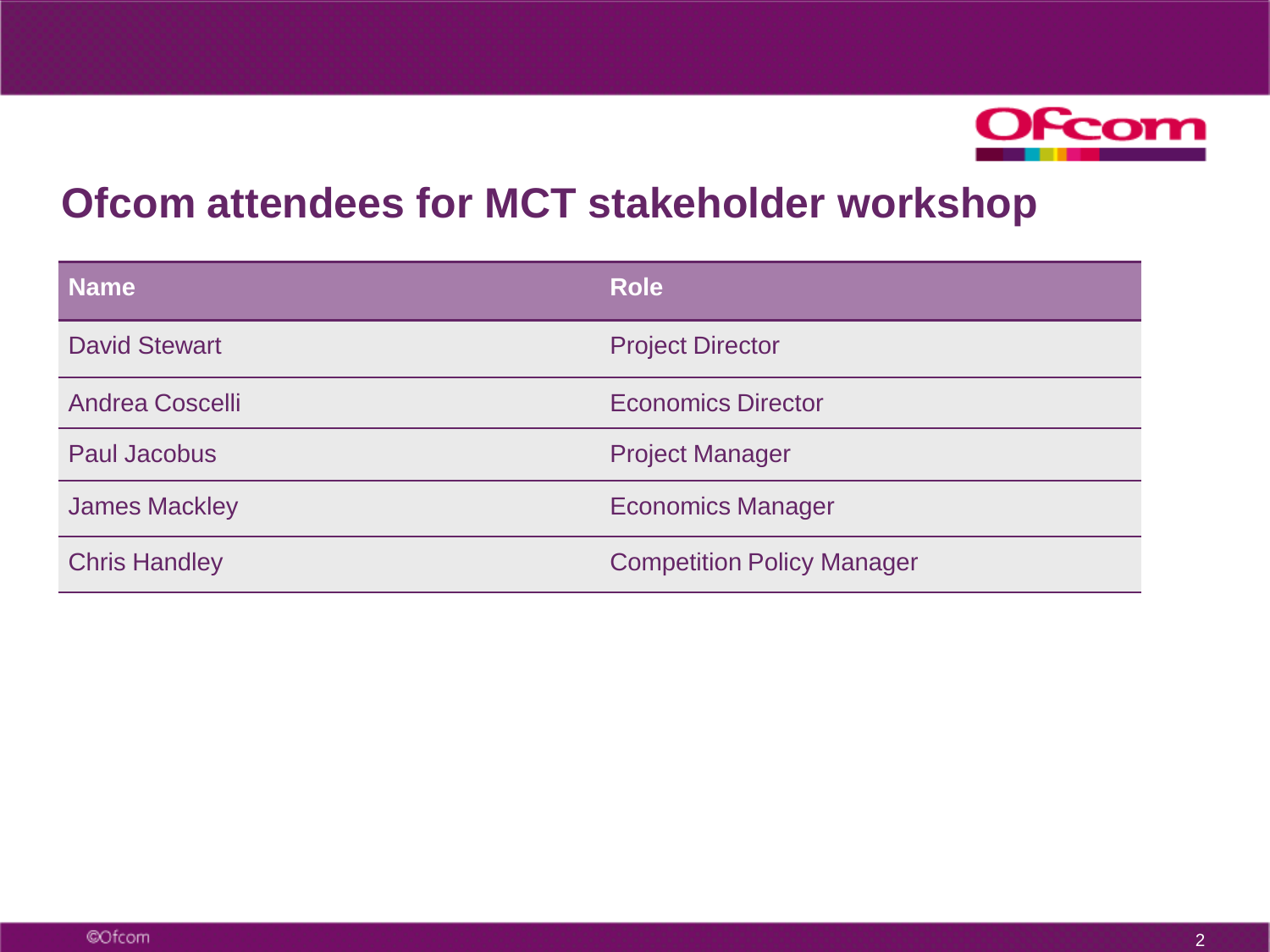

#### **Why have a workshop?**

- To ensure that smaller, and newer mobile communication providers understand our proposals, and the impact they could have on termination revenue.
- To help us understand the point of view of new players in the mobile market and help smaller MCPs to respond to this consultation, recognising that many smaller MCPs may not have a dedicated regulatory team.
- To make the team available to the workshop participants to help answer any questions about our proposals or what happens next.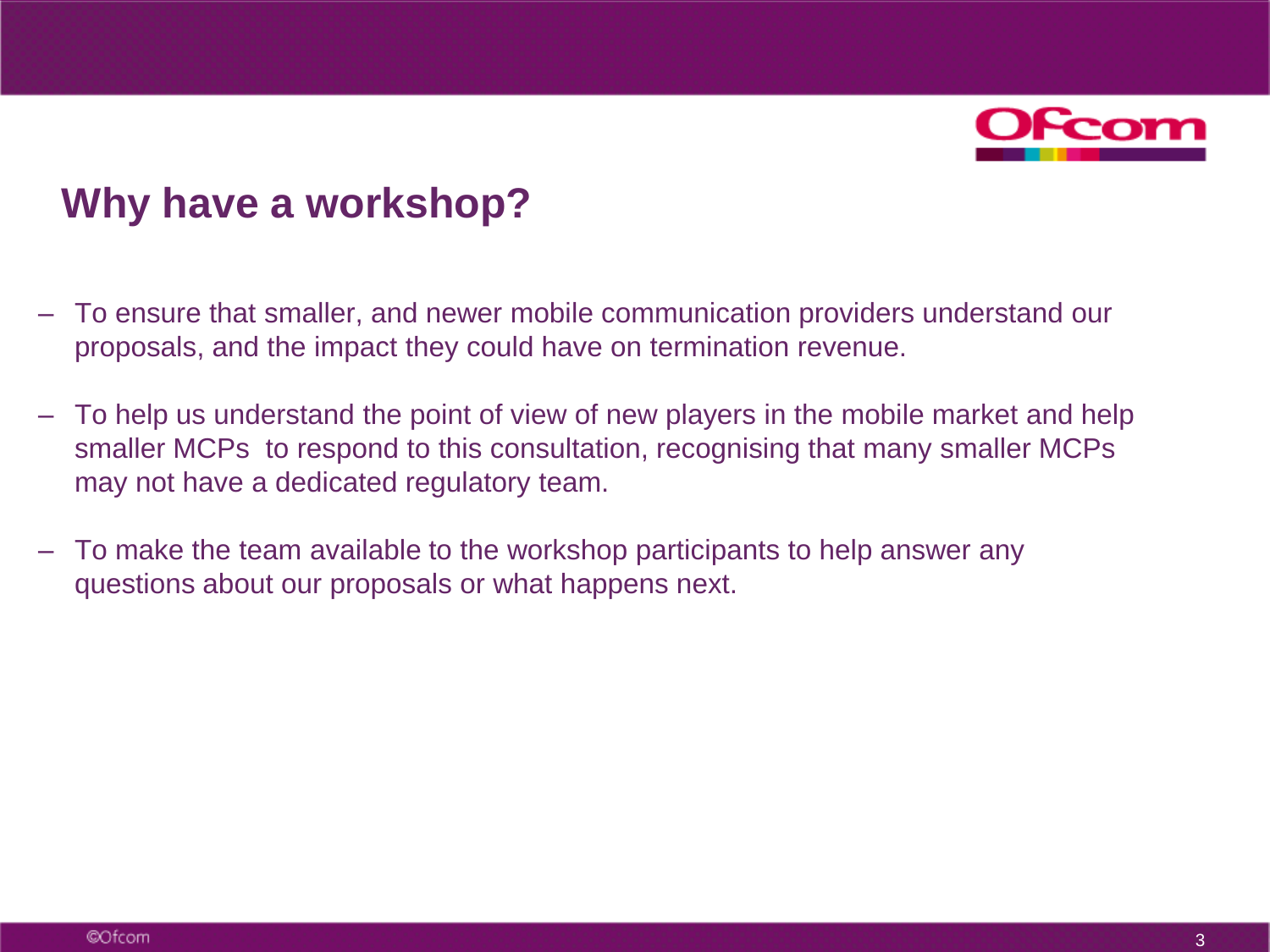

#### **Regulation of MTRs has a long history…** Historical MTRs, subscription and ownership



©Ofcom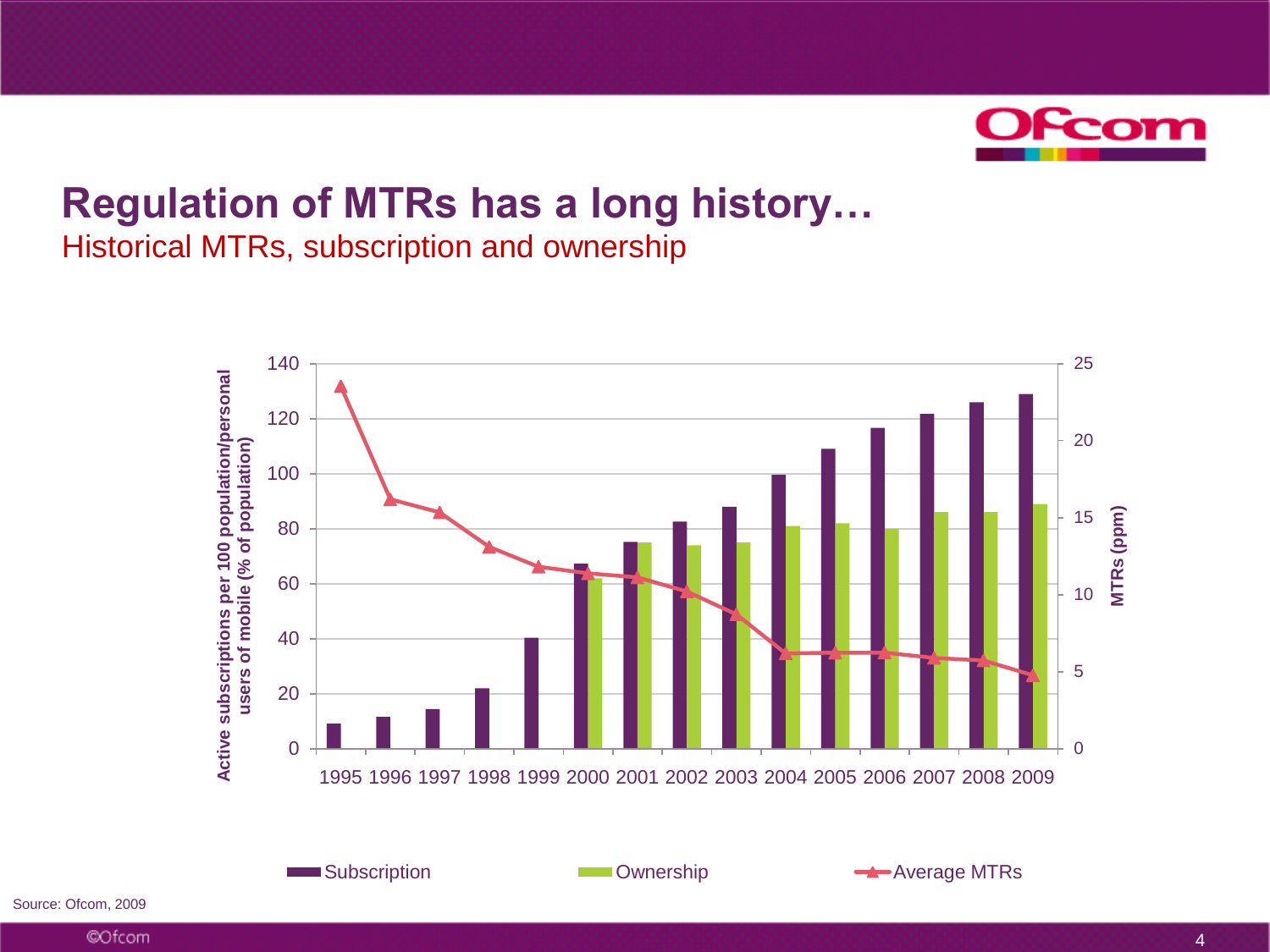

#### **… focused on large national mobile network operators.** Timeline of regulation 1985 - 2009

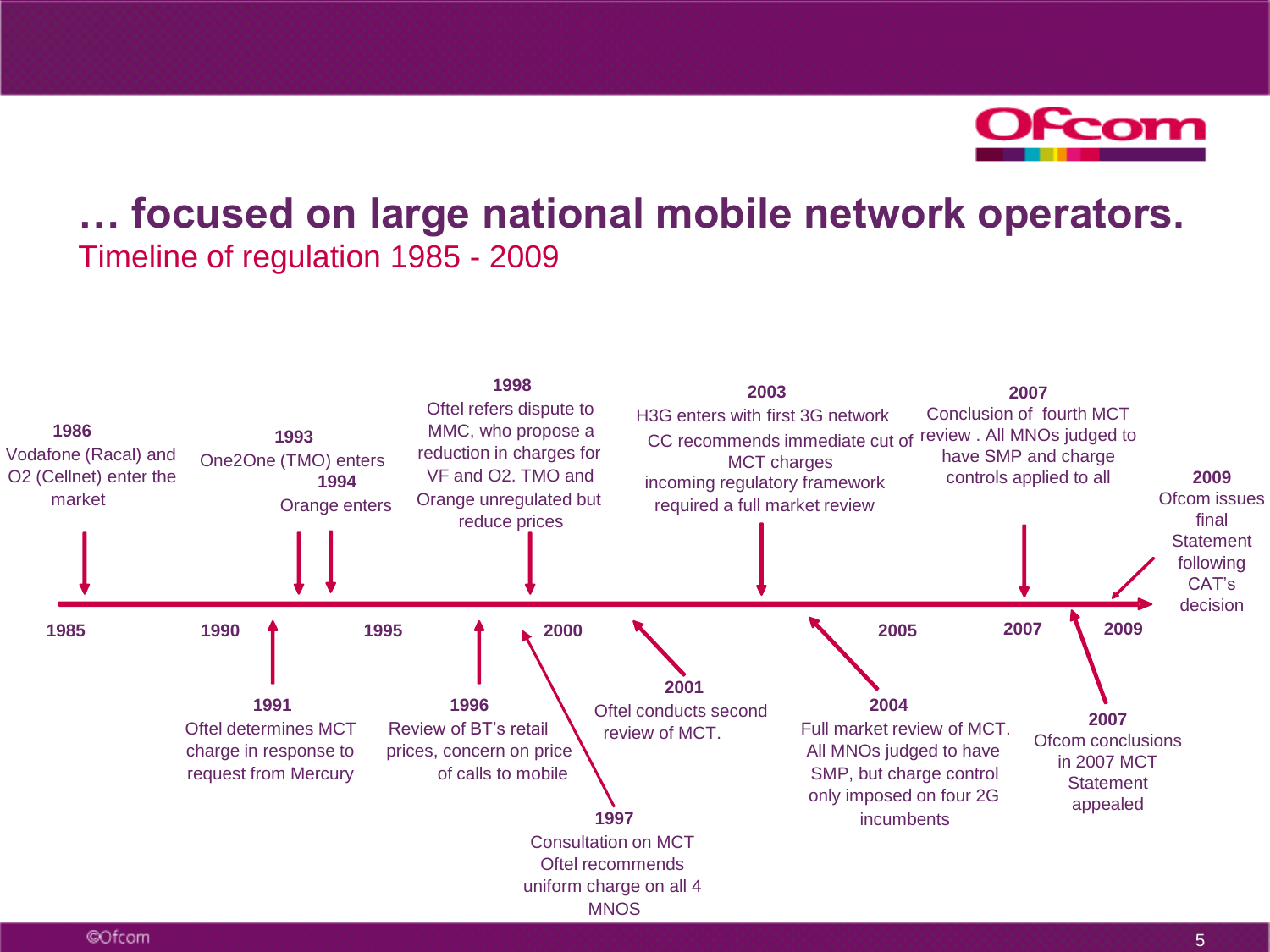

#### **Our proposals mean significant changes:**

- Only large players regulated
- Regulated rates currently ~5ppm
- Higher rates for smaller players

#### **2007 regime 2011 regime (proposed)**

- All players with mobile numbers regulated
- Rates falling to 0.5ppm by 2014
- Fair and reasonable rates for smaller players – which we expect to be the same across the market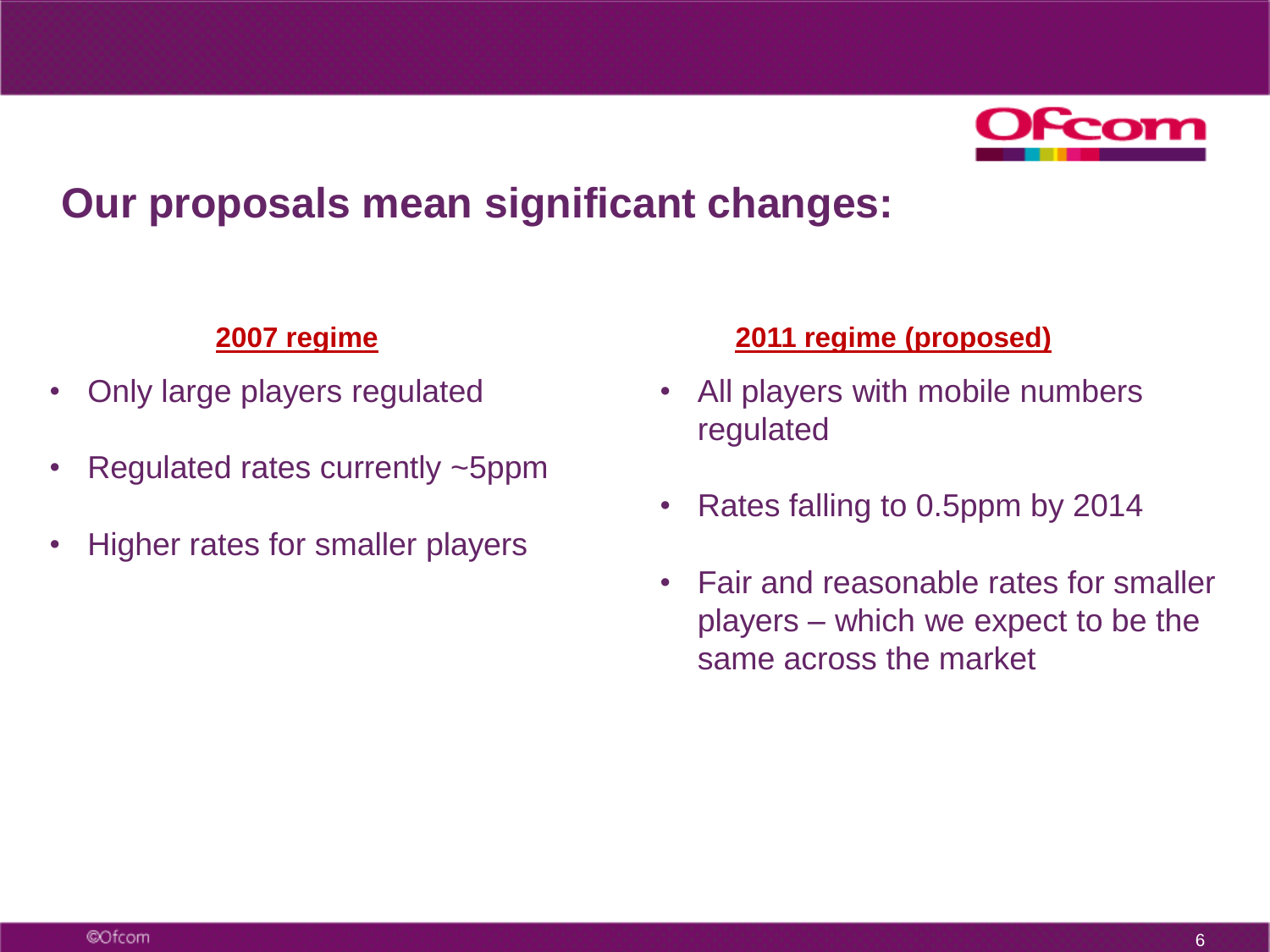

#### **Agenda - outline for the workshop**

| <b>Topic</b>                                                         | <b>Timing</b> | <b>Session lead</b>                      |
|----------------------------------------------------------------------|---------------|------------------------------------------|
| <b>Arrival and coffee</b>                                            | $2.00 - 2.15$ |                                          |
| Workshop aims and introductions                                      | $2.15 - 2.30$ | David Stewart,<br><b>Andrea Coscelli</b> |
| The MCT Consultation: Market definition, SMP & remedies              |               | <b>Chris Handley</b>                     |
| The MCT Consultation: Charge control levels                          | $2.30 - 3.25$ | <b>James Mackley</b>                     |
| Out of scope of the consultation: range blocking, number porting etc |               | Paul Jacobus                             |
| How to respond to the consultation                                   | $3.25 - 3.30$ | <b>Paul Jacobus</b>                      |
| Q&As                                                                 | $3.30 - 4.00$ |                                          |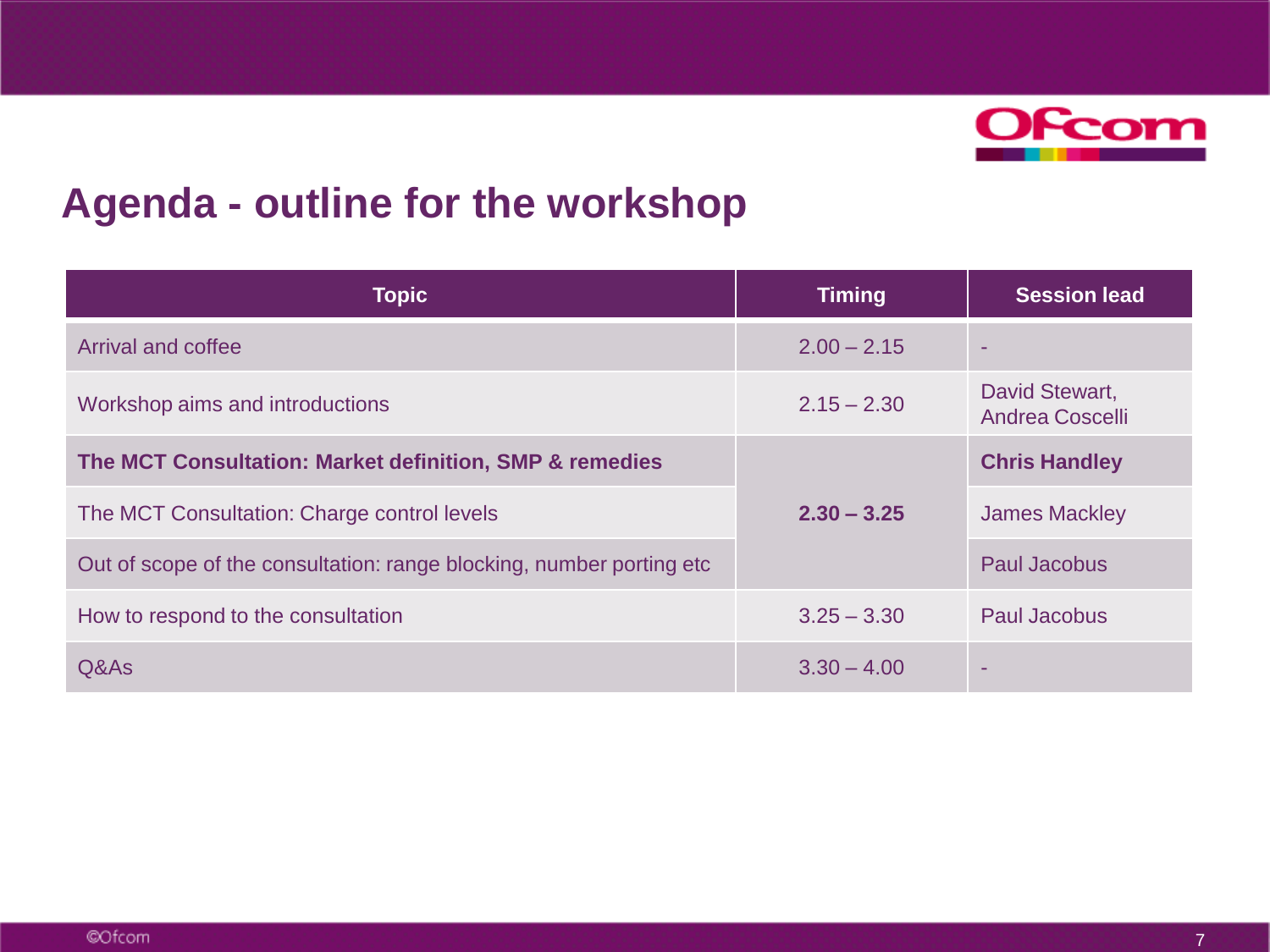

#### **Three key elements comprise a market review**

Defining markets, assessing market power and proposing remedies

| More markets defined in the                                                                           | <b>Individual SMP</b>                            | Remedies to tackle SMP                                |
|-------------------------------------------------------------------------------------------------------|--------------------------------------------------|-------------------------------------------------------|
| review                                                                                                | determinations                                   | findings                                              |
| Previously regulation only                                                                            | Designate all 50+ MCPs as                        | Charge control applied to                             |
| applied to the 'big 5' (now 4)                                                                        | having SMP.                                      | national mobile CPs.                                  |
| Adopt a wholesale voice MCT<br>market definition centred on<br>mobile number range holders<br>(07XX). | Notify each of them in a draft<br>determination. | Others to provide MCT on fair<br>and reasonable terms |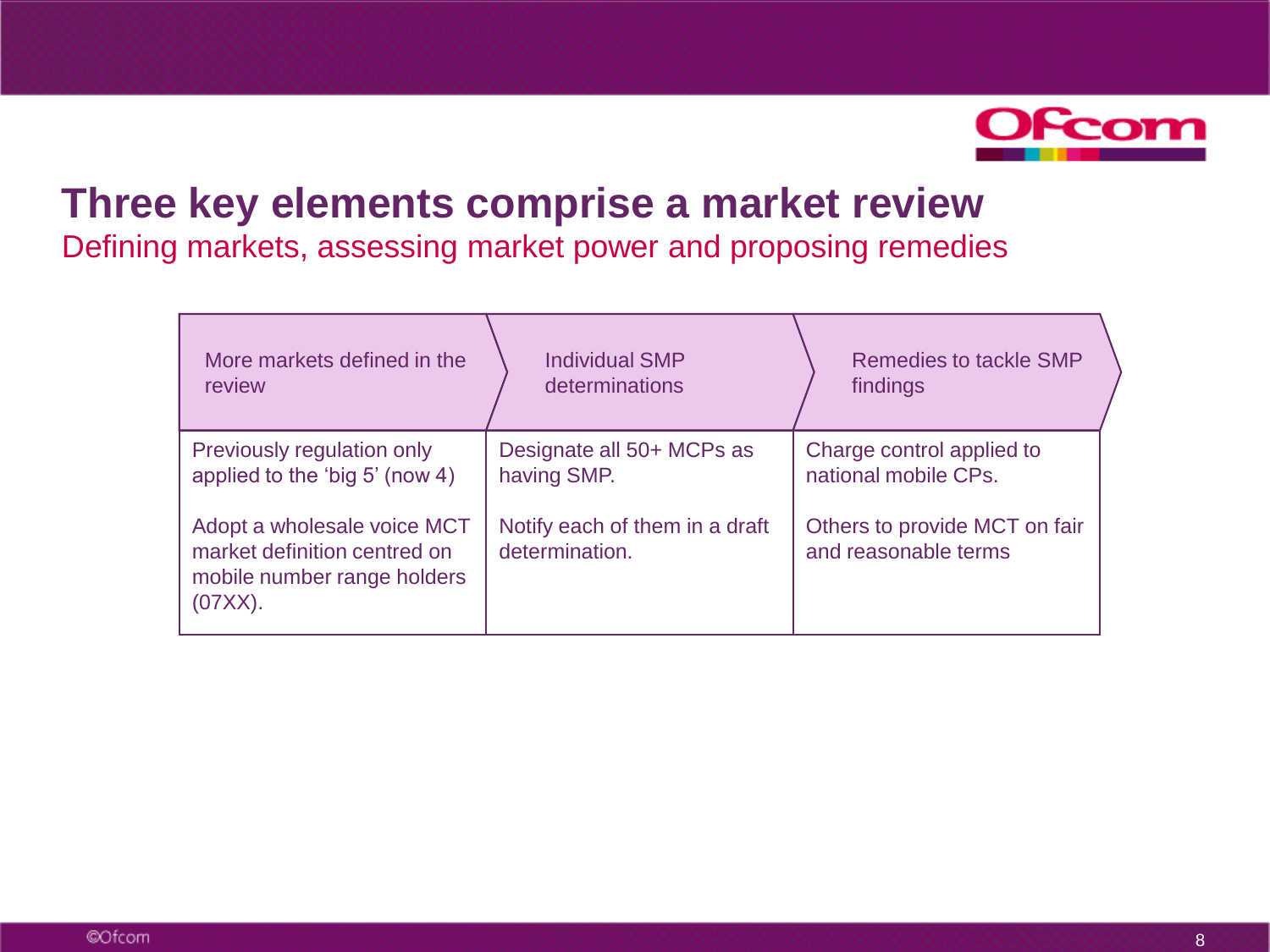

#### **BT's price list highlights the wide range of current MTRs**

|                                           | MTR (ppp)          |         | <b>Weighted</b> |             |                            |                  |
|-------------------------------------------|--------------------|---------|-----------------|-------------|----------------------------|------------------|
|                                           |                    |         |                 | average     | Charge relative to average | <b>Effective</b> |
| <b>Mobile Communications Provider</b>     | <b>Daytime</b>     | Evening | Weekend         | charge*     | nominal TAC (09/10)**      | from             |
|                                           |                    |         |                 |             |                            |                  |
| 24 Seven Communications Ltd               | 10.0               | 10.0    | 10.0            | 10.0        | 206%                       | 01/06/09         |
| <b>Cable &amp; Wireless plc</b>           | 7.6                | 5.4     | 4.4             | 6.3         | 129%                       | 31/07/08         |
| <b>Callax Ltd (Jedillon Grant Ltd)</b>    | 12.0               | 8.0     | 4.0             | 9.1         | 188%                       |                  |
| <b>CFL Communications Ltd</b>             | 12.0               | 8.0     | 4.0             | 9.1         | 188%                       | 13/11/08         |
| <b>Cheers International Sales Ltd</b>     | 12.0               | 8.0     | 4.0             | 9.1         | 188%                       | 19/03/09         |
| <b>Citrus Telecommunications Ltd</b>      | 12.0               | 8.0     | 4.0             | 9.1         | 188%                       | 03/04/07         |
| <b>Coralbridge Ltd (Telephony Service</b> |                    |         |                 |             |                            |                  |
| Ltd)                                      | 10.0               | 10.0    | 10.0            | 10.0        | 206%                       | 13/05/09         |
| <b>Core Communications Services Ltd</b>   | 9.6                | 9.6     | 1.38 to 9.6     | 1.38 to 9.6 | 28% to 198%                | 01/06/07         |
| <b>Core Telecom Ltd</b>                   | 10.0               | 10.0    | 10.0            | 10.0        | 206%                       | 17/09/09         |
| <b>D2See Ltd (Orca Digital Ltd)</b>       | 6.0                | 6.2     | 6.4             | 6.2         | 127%                       | 17/06/08         |
| <b>FleXtel Ltd</b>                        | 9.1                | 8.2     | 2.5             | 7.4         | 152%                       | 13/07/06         |
| <b>Invomo Ltd</b>                         | 6.0                | 6.2     | 6.4             | 6.2         | 127%                       | 17/06/08         |
| <b>IV Response Ltd</b>                    | 7.6                | 5.4     | 4.4             | 63          | 129%                       | 03/05/07         |
|                                           |                    |         |                 |             |                            |                  |
| <b>Magrethea Telecommunications Ltd</b>   | 8.9                | 6.3     | 4.3             | 7.1         | 147%                       | 23/05/06         |
| <b>Mars Communications Ltd</b>            | 12.0               | 8.0     | 4.0             | 9.1         | 188%                       | 17/06/08         |
| <b>Mundio Mobile Ltd</b>                  | 7.2                | 7.2     | 72              | 72          | 149%                       | 23/09/08         |
| <b>Opal Telecom Ltd</b>                   | 9.1                | 4.0     | 4.0             | 6.5         | 134%                       | 01/09/06         |
| <b>Oxygen8 Communications UK Ltd</b>      | 12.0               | 8.0     | 4.0             | 9.1         | 188%                       | 05/11/09         |
| <b>QX Telecom Ltd</b>                     | 12.0               | 8.0     | 4.0             | 9.1         | 188%                       | 11/02/08         |
| <b>Resillent Networks plc</b>             | 7.6                | 5.5     | 4.0             | 62          | 128%                       | 05/09/08         |
| <b>Sky Telecom Ltd</b>                    | 12.0               | 8.0     | 4.0             | 6.3         | 129%                       | 01/09/06         |
| <b>Subhan Universal Ltd</b>               | 7.6                | 5.4     | 4.4             | 9.1         | 188%                       | 20/02/08         |
|                                           | 6.0 to             | 6.2 to  |                 |             |                            |                  |
| <b>Swiftnet Ltd</b>                       | 10.0               | 10.0    | 6.4 to 10.0     | 6.18 to 10  | 127% to 206%               | 04/12/08         |
| <b>Switch Services Ltd</b>                | 12.0               | 8.0     | 4.0             | 9.1         | 188%                       | 12/01/09         |
|                                           |                    |         |                 |             |                            |                  |
| Teledesign plc (Cable & Wireless UK)      | 7.6                | 5.4     | 4.4             | 6.3         | 129%                       | 31/07/08         |
| <b>Telephony Services Ltd</b>             | 6.0                | 6.2     | 6.4             | 6.2         | 127%                       | 13/05/09         |
| <b>Telswitch Ltd</b>                      | 10.0               | 10.0    | 10.0            | 10.0        | 206%                       | 01/05/09         |
| Teleware plc (Jedillon Grant Ltd)         | 12.0               | 8.0     | 4.0             | 9.1         | 188%                       | 16/04/08         |
| <b>Titanium Ltd</b>                       | 8.3                | 8.3     | 5.1             | 7.6         | 157%                       | 26/04/06         |
| <b>Vectone Network Ltd</b>                | 8.3                | 8.3     | 5.1             | 7.6         | 157%                       | 11/05/07         |
| <b>Wire9 Telecom plc (Cloud9 Mobile</b>   |                    |         |                 |             |                            |                  |
| <b>Communications plc)</b>                | 11.0               | 8.7     | 3.1             | 8.6         | 177%                       | 01/11/06         |
| <b>Yim Siam Telecom Ltd (Core</b>         | 10.0 <sub>to</sub> | 8.0 to  |                 |             |                            |                  |
| <b>Telecom Ltd)</b>                       | 12.0               | 10.0    | 4.0 to 10.0     | 9.1 to 10   | 188% to 206%               | 23/07/07         |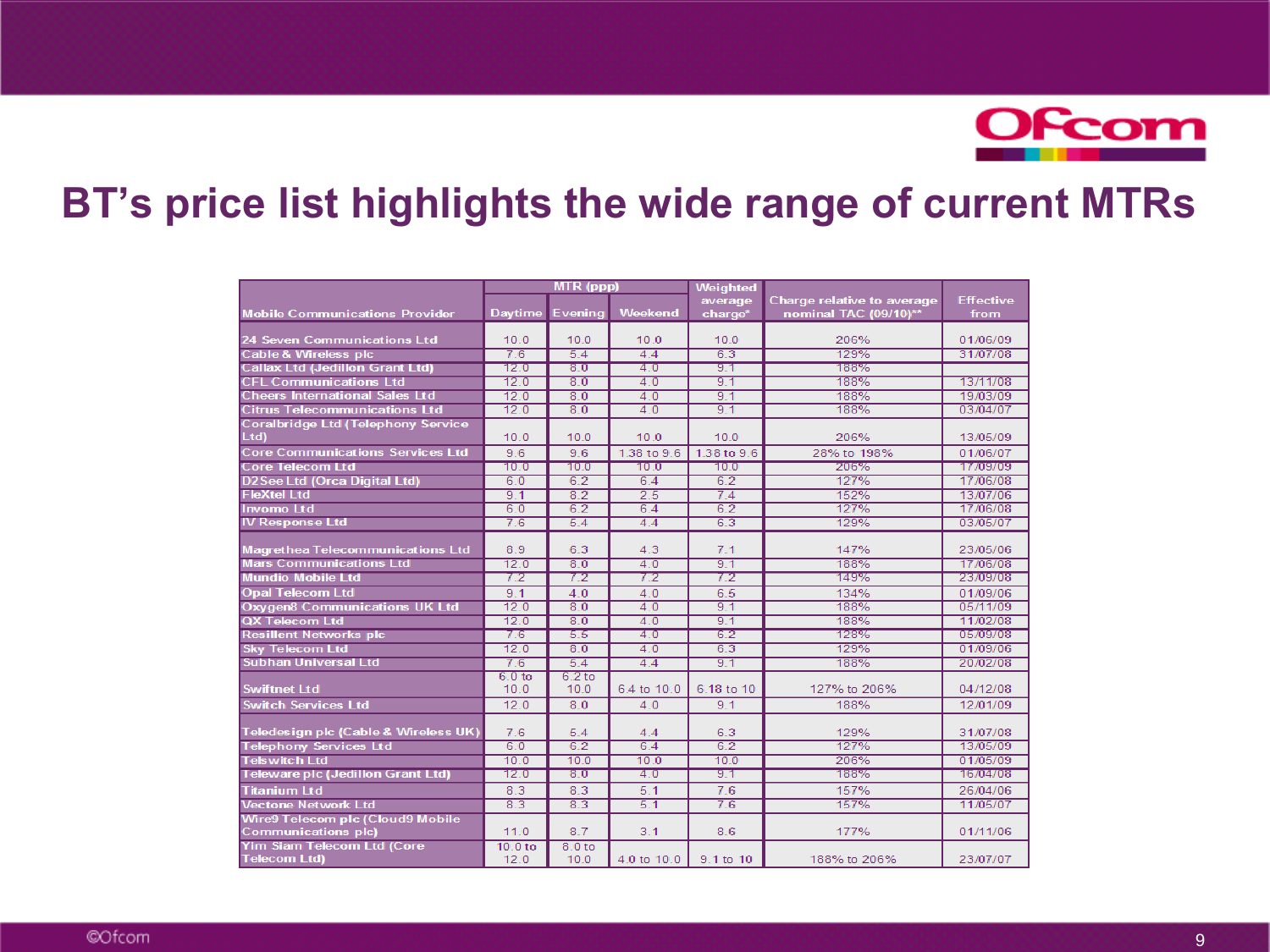

Covers all voice traffic

Over all network footprint (incl natl roaming)

## **Proposed view on market definition**

Covers all allocated numbers in 07X range of MCP

*"termination services that are provided by [named mobile communications provider] (MCP) to another communications provider, for the termination of voice calls to UK mobile numbers that MCP has been allocated by Ofcom in the area served by the MCP and for which MCP is able to set the termination rate".* 

> If you set the MTR, the rules apply

#### **This market definition implies:**

- **Technology neutral**
	- Allows future-proofing and minimizes need for ex-post intervention
- **Recognises commercial reality** that MTRs set for specific number ranges in billing systems
	- Minimizes compliance issues
- **Provides regulatory certainty** and may help reduce/eliminate disputes between new/old MCPs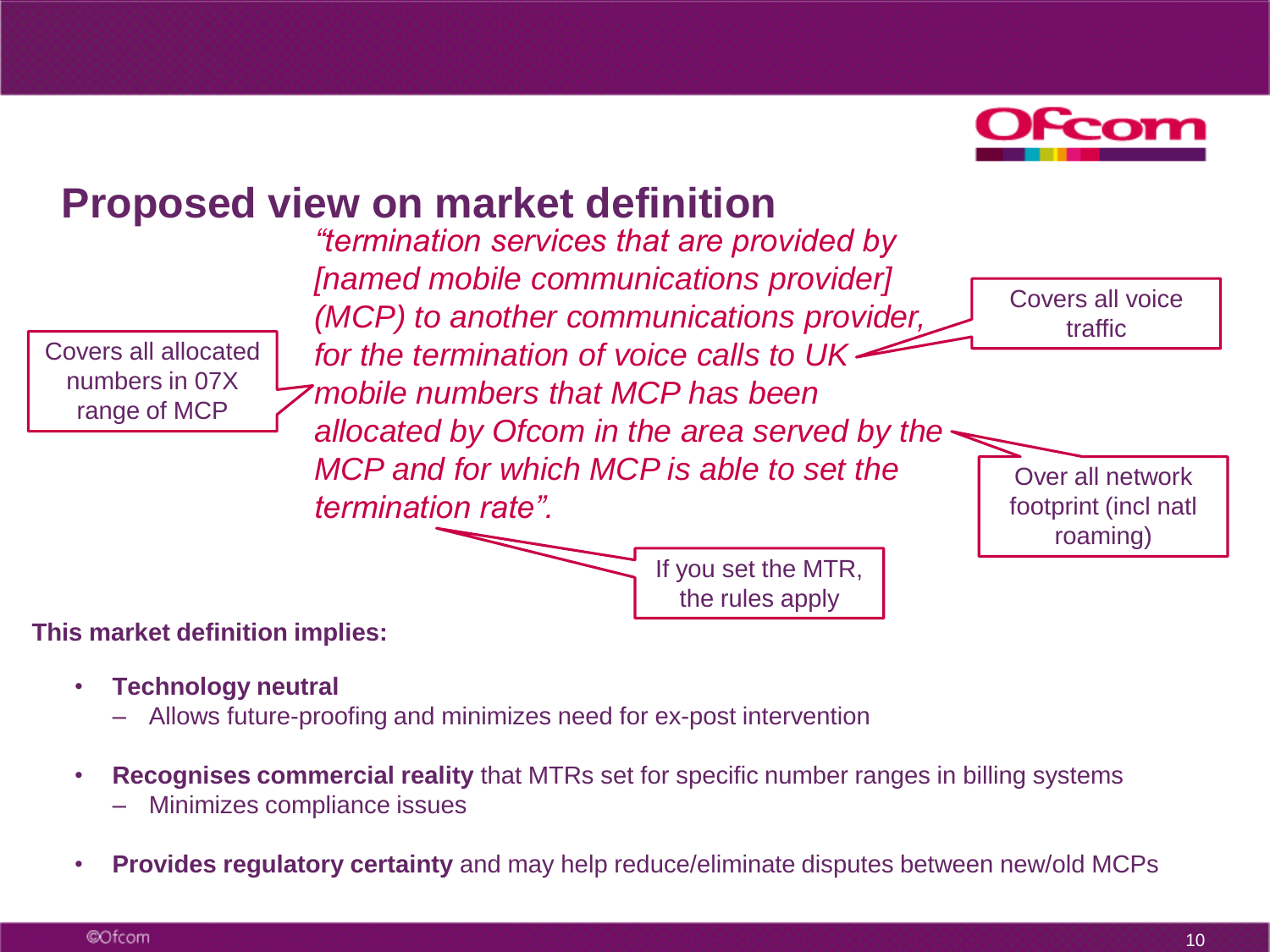

# **Implications of proposed market definition**

All calls made to a UK mobile number now included

| Type of call                               | 2007 market review                          | Proposed 2011 market<br>review   |
|--------------------------------------------|---------------------------------------------|----------------------------------|
| Voice calls                                | <b>Terminated on mobile</b><br>network only | Terminated to a mobile<br>number |
| Off-net $(1)$                              |                                             |                                  |
| Ported-in                                  |                                             | X                                |
| Ported-out                                 | X                                           |                                  |
| <b>Calls to voicemail</b>                  | X                                           |                                  |
| Voice calls to mobile<br>terminating on IP | X                                           |                                  |
| National roaming (2)                       |                                             |                                  |
| Call forward (including<br>international)  |                                             |                                  |

(1) DECT guard band MCPs (C&W, Colt and MCOM), femtocells and picocells may have been captured by the market defined in 2007 had they been operational technologies at the time.

(2) e.g. H3G or C&W using 2G MNO's network for full UK coverage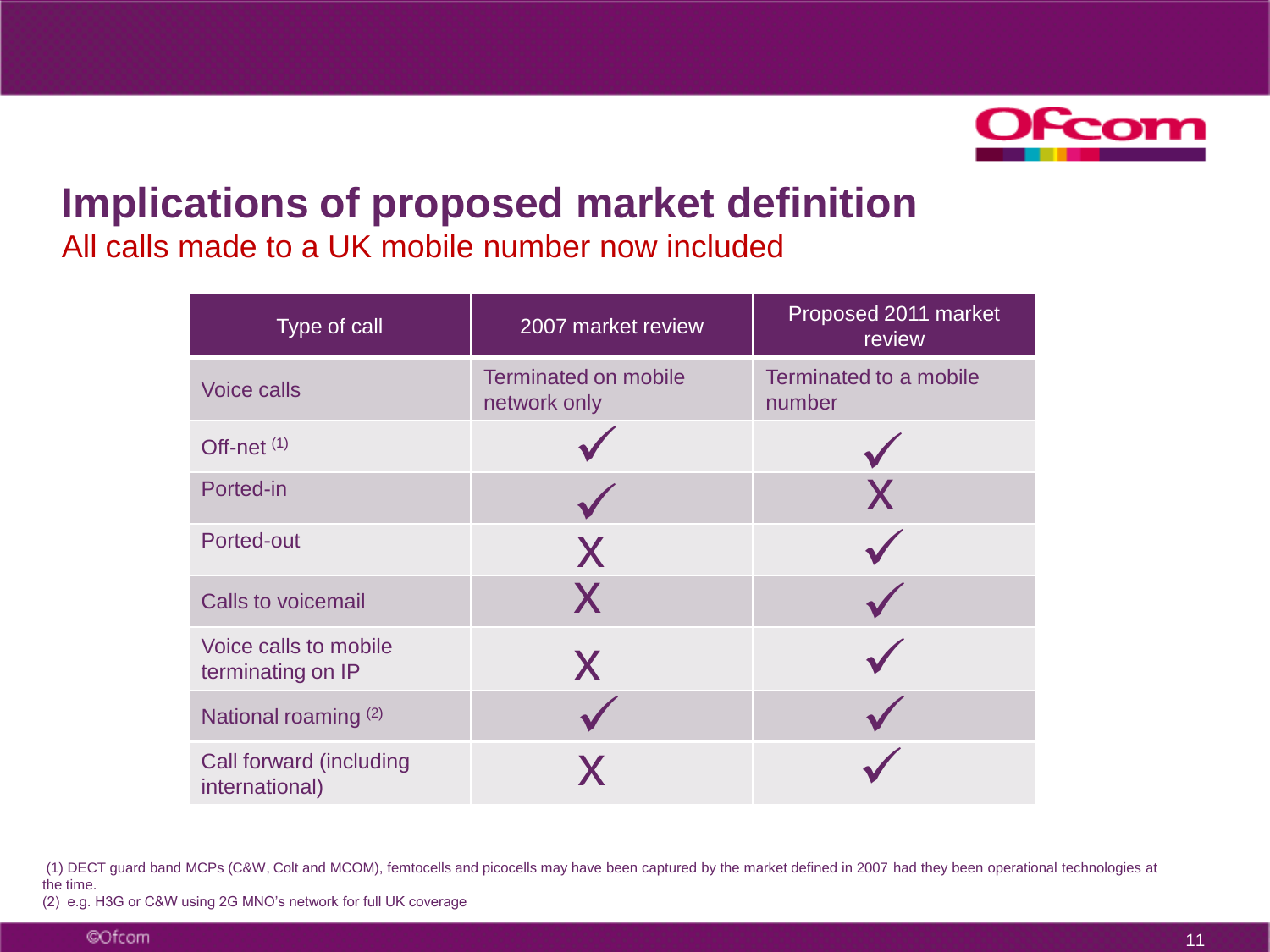

#### **Summary of our SMP assessment**

- We propose that each MCP holds a position of SMP in the market for terminating voice calls over the number ranges it controls, given that:
	- each MCP has 100% market share in the market for wholesale termination that it supplies to other operators;
	- we do not foresee any changes to the current CPP arrangements or the introduction of new technologies that will allow another provider to compete effectively in providing termination other than the MCP in question;
	- we do not believe that most fixed/mobile originating operators are able to exercise sufficient counter veiling buyer power (CBP) to overcome the terminating providers position of SMP – though we would welcome your views on the possibility of CBP; and
	- the price evidence we have does not appear to undermine our conclusions.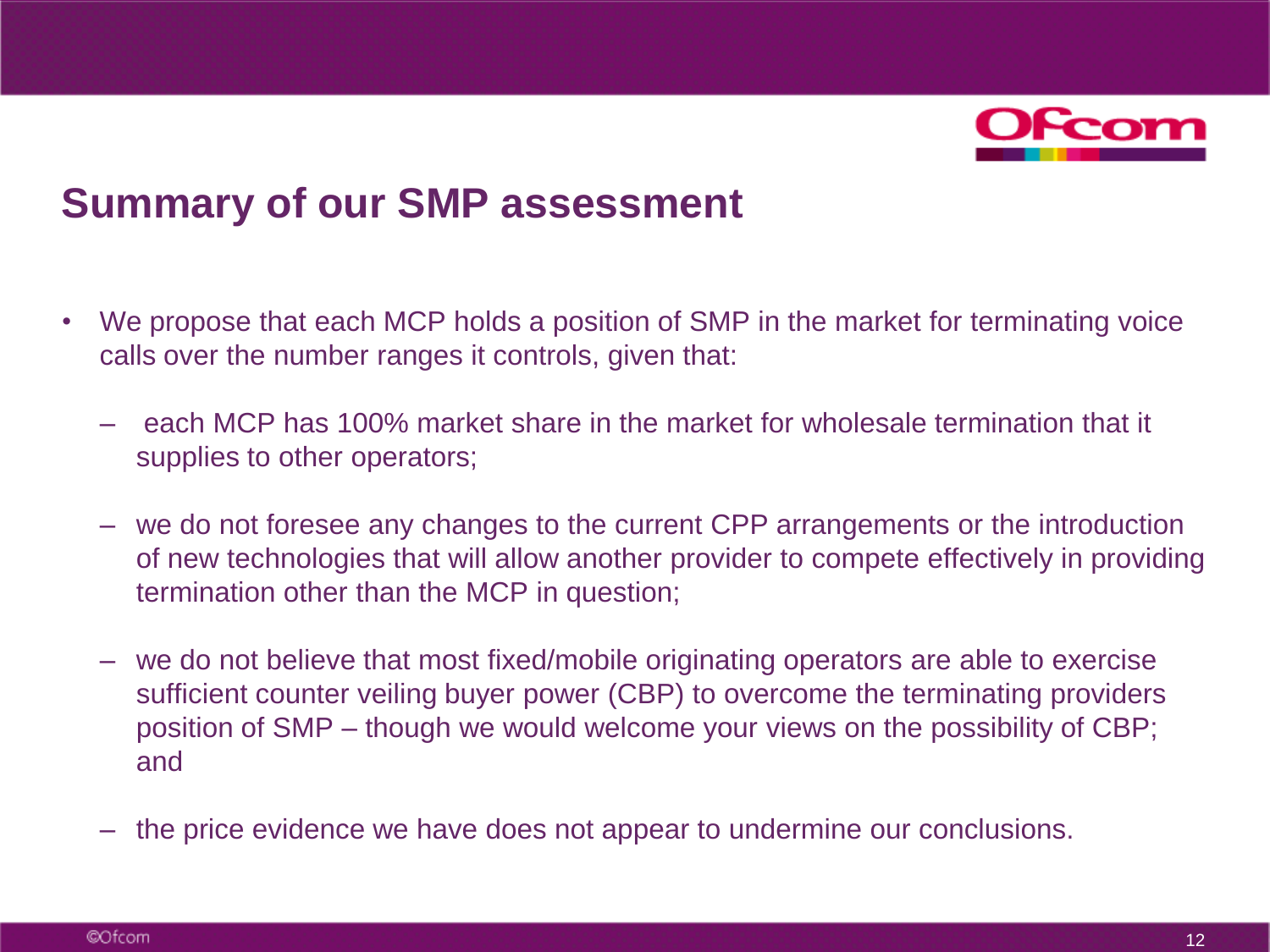

#### **Applying appropriate and proportionate remedies**

- Recognising that SMP remedies need to be proportionate, we do not propose to apply a charge control to all SMP-designated MCPs. Instead, we propose to take an approach that includes three elements:
	- a charge control imposed directly on the four national MCPs;
	- an obligation on all mobile number range holders to provide wholesale voice call termination on fair and reasonable terms and to publish the terms on which they provide termination; and
	- a clear signal that we would expect, as a starting point, fair and reasonable MCT charges to be at the same level as those set for the four national MNOs, though any dispute referred to Ofcom would be considered on the basis of the facts of the individual case.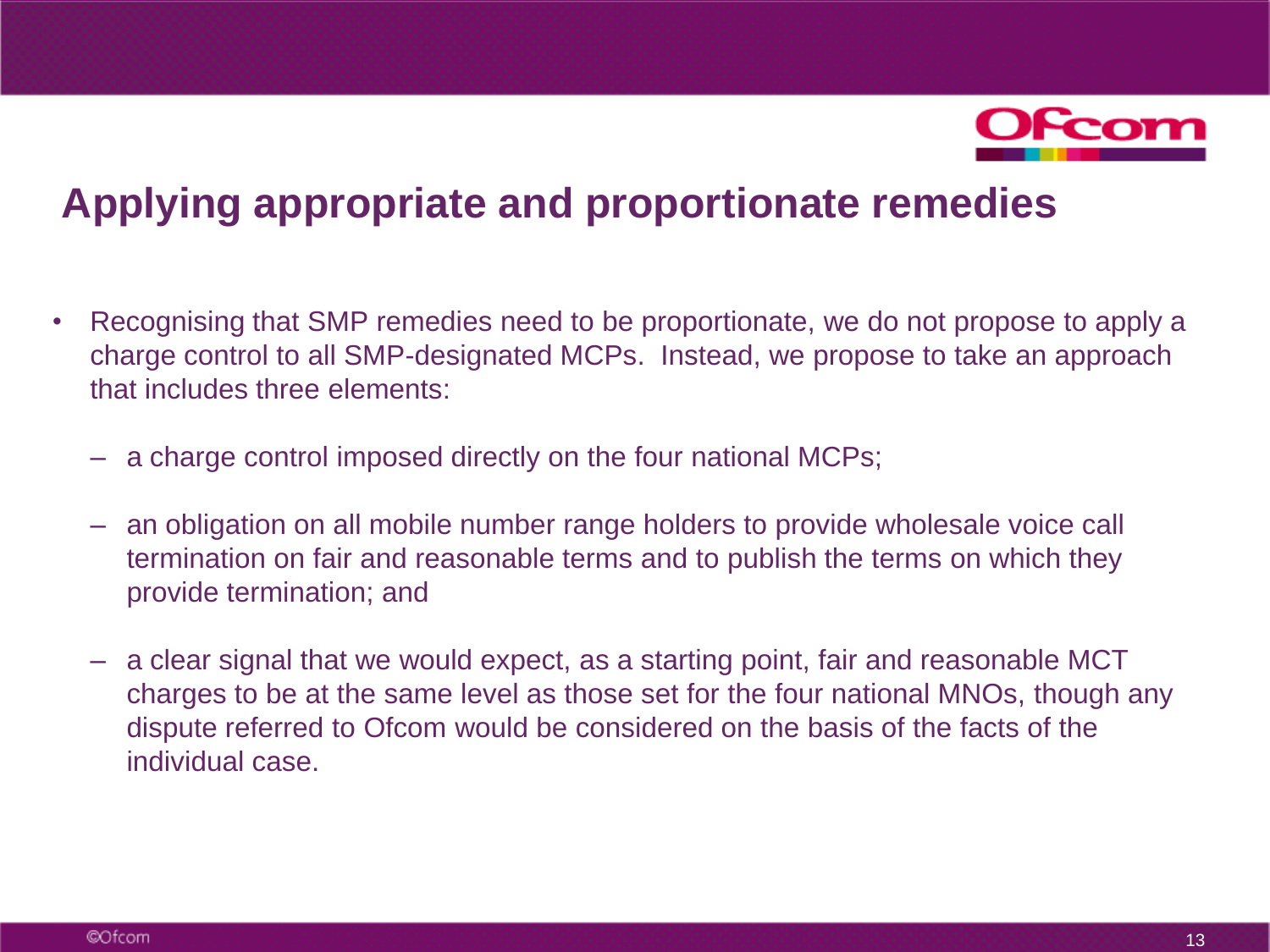

#### **Agenda - outline for the workshop**

| <b>Topic</b>                                                          | <b>Timing</b> | <b>Session lead</b>                      |
|-----------------------------------------------------------------------|---------------|------------------------------------------|
| <b>Arrival and coffee</b>                                             | $2.00 - 2.15$ |                                          |
| Workshop aims and introductions                                       | $2.15 - 2.30$ | David Stewart,<br><b>Andrea Coscelli</b> |
| The MCT Consultation: Market definition, SMP & remedies               |               | <b>Chris Handley</b>                     |
| <b>The MCT Consultation: Charge control levels</b>                    | $2.30 - 3.25$ | <b>James Mackley</b>                     |
| Out of scope of the consultation: range blocking, number porting etc. |               | Paul Jacobus                             |
| How to respond to the consultation                                    | $3.25 - 3.30$ | <b>Paul Jacobus</b>                      |
| Q&As                                                                  | $3.30 - 4.00$ |                                          |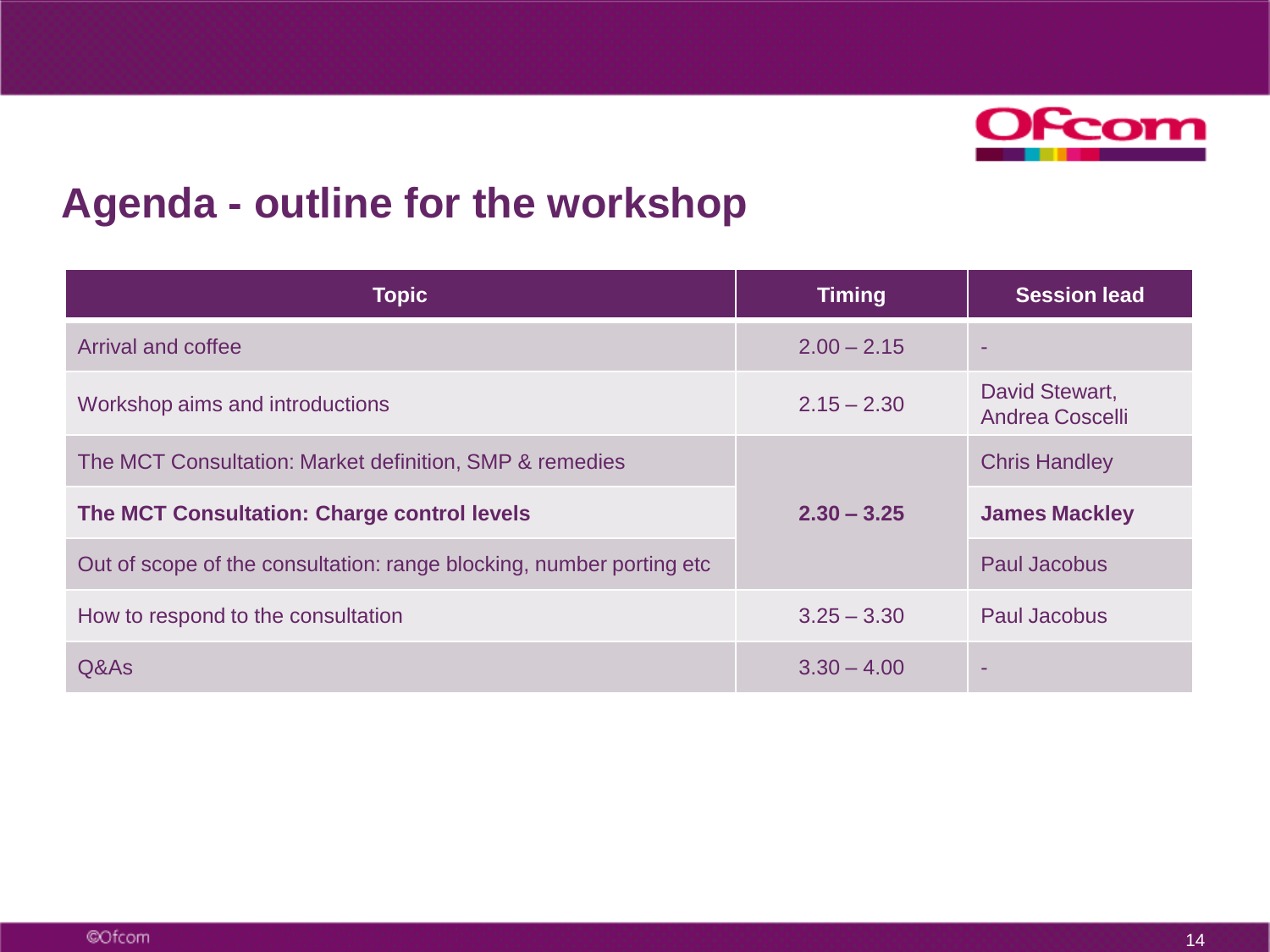

### **In establishing a regulated charge level we follow set principles**

- Set an **efficient benchmark** for the purposes of regulating mobile voice call termination rates
- **Competitive neutrality**: in establishing this benchmark a technology and operator neutral approach is appropriate
	- adoption of a theoretical construct referred to as the **"average efficient operator"** approach
	- not sought to replicate every detail of a MCP's business (e.g. it is not appropriate to take account of individual business strategies)
- **Proportionality**: the focus of the models is on
	- the voice call termination service…
	- $-$  …in 2014/15

and therefore the focus of modelling issues are those that have a material impact on this key output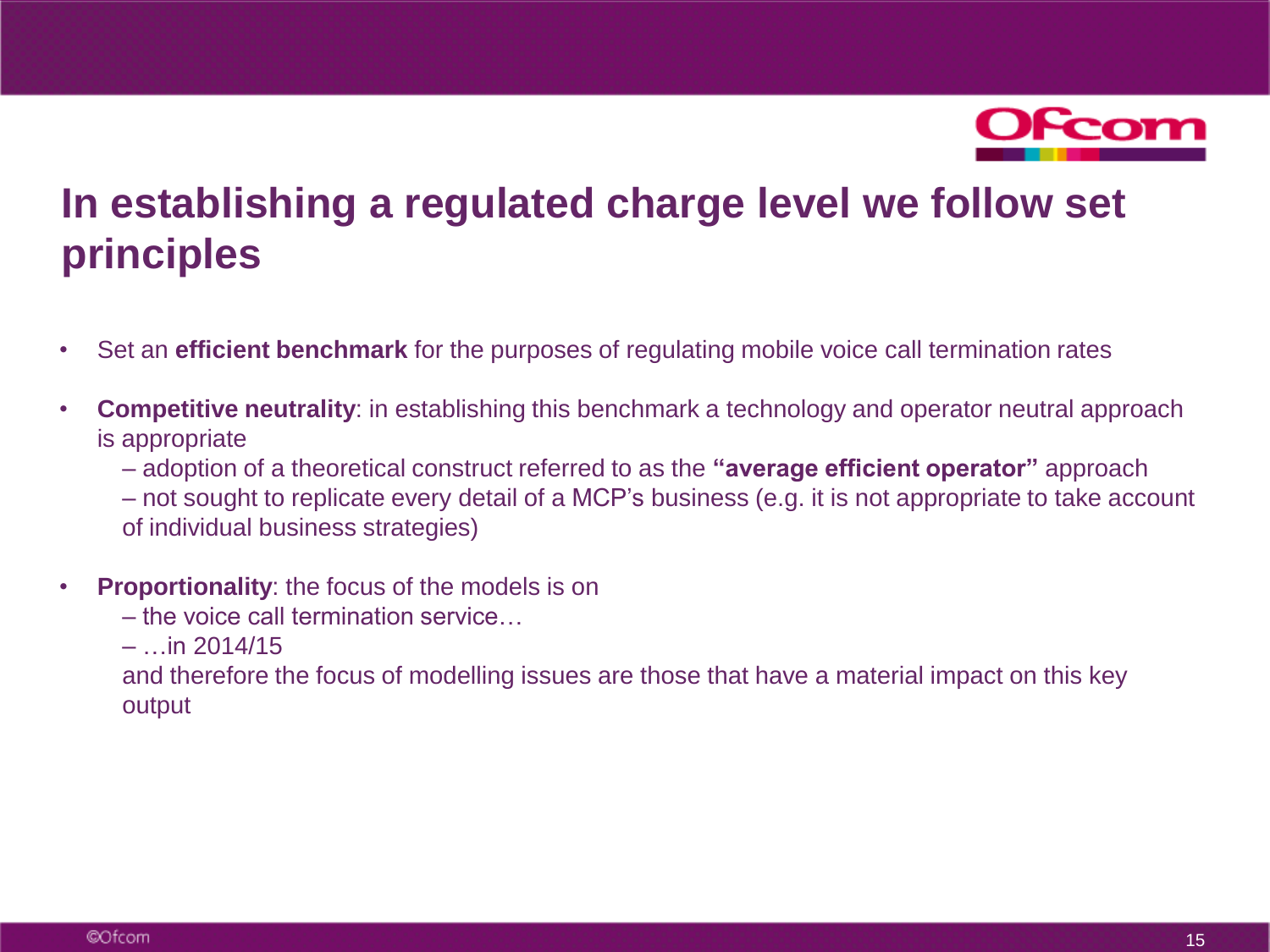

#### **Key argument concerns the cost standard used in deciding the charge control level** Pure LRIC and LRIC+

- Long-run incremental cost (LRIC) is a method of understanding the incremental cost to an operator for providing a service, compared with not providing that service.
	- LRIC+ includes an allocation for the fixed and common costs for the service,
	- Pure LRIC only allows for long run variable costs to be recovered, and excludes common costs.
- Little industry or consumer appetite for a wider regulatory debate on call termination, or for radical reform moving away from the current cost-based approach in response to the 1<sup>st</sup> consultation.
- We agree with the majority of respondents to our initial consultation that the options of de-regulation, capacity-based charging, reciprocity with fixed and bill-and-keep are not appropriate approaches for the market review at this time, thought they may be in the future.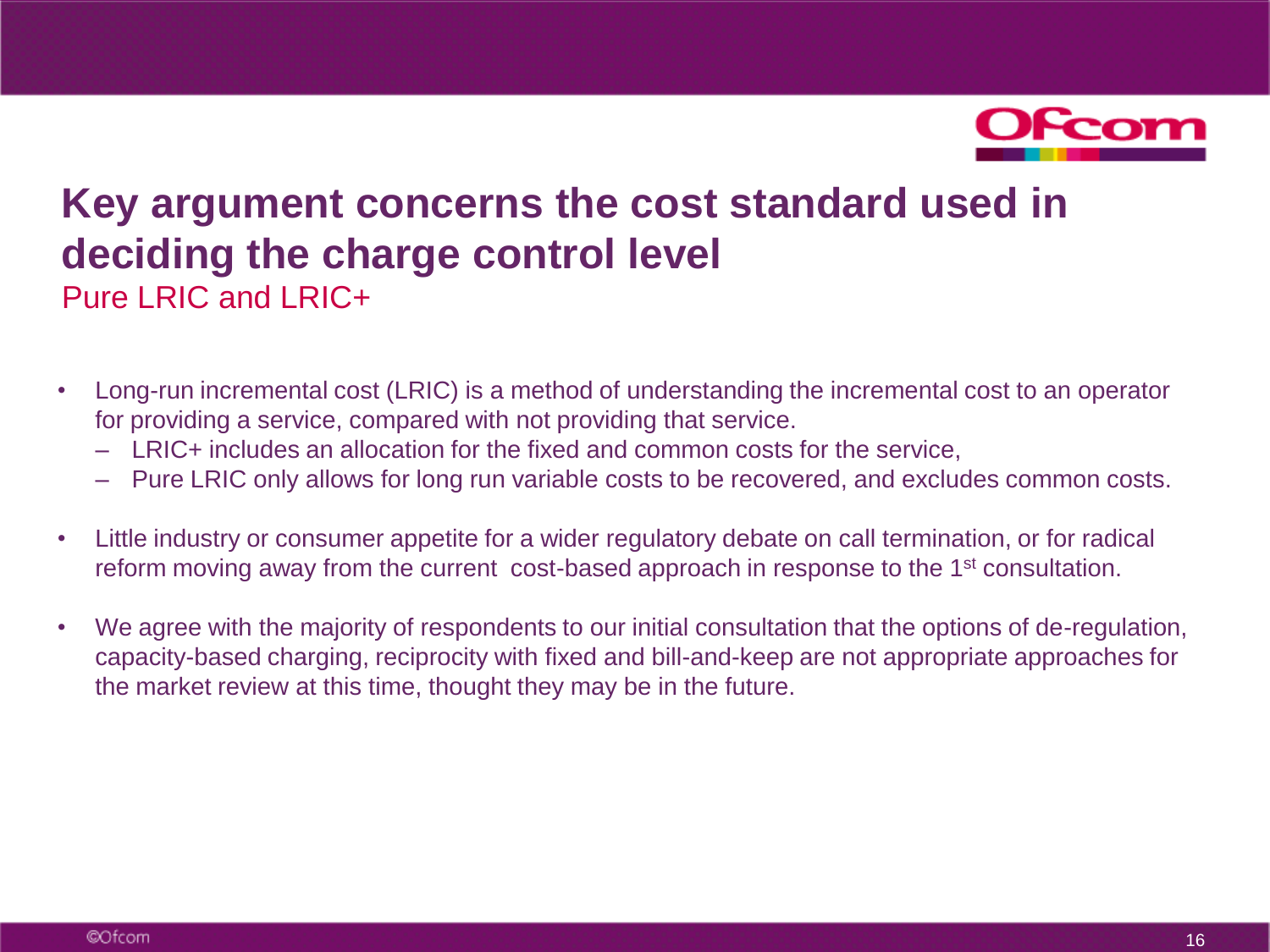

### **Larger MCPs' and BT's perspectives on LRIC+ and pure LRIC**

#### 2G/3G MNOs are strongly in favour of continuity and LRIC+

Their main arguments in favour:

- It is the status quo, well-understood and reliable with a proven track-record
- Given status quo, any change in direction needs a robust justification
- It efficiently allocates costs
- It mimics a competitive price
- Provides a stable basis for investment (they claim pure LRIC would not allow sufficient cost recovery)
- MTRs above marginal cost prevent negative distributional impacts on the subscription side of the market

BT and H3G are in favour of lower MTRs and hence pure LRIC approach

Their main arguments in favour:

- Allows overall welfare gains
- Better efficiency gains allow common cost recovery from retail side
- Reduce the differential between fixed and mobile
- Reduce/remove mobile on/off-net differentials
- Better innovation and investment incentives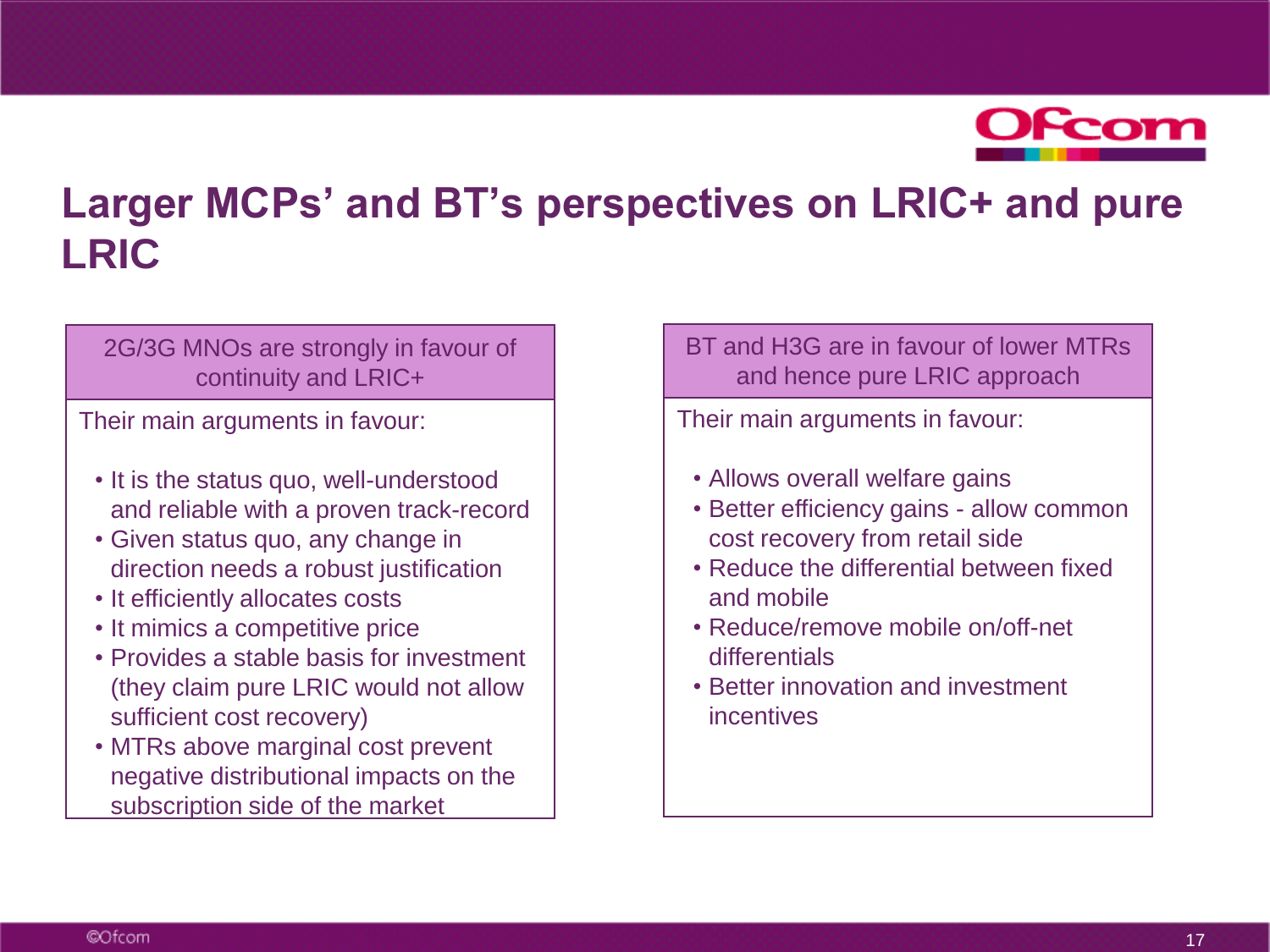

#### **We propose to adopt pure LRIC**

- The European Commission has issued a recommendation to all European regulator that states that we should use 'pure LRIC' to set MTRs.
- There are economic arguments to support both pure LRIC and LRIC+, however no one argument, or set of arguments, are sufficiently strong to give an unequivocal answer although on balance, evidence is marginally in favour of pure LRIC approach
	- The UK MCT market(s) are not sufficiently different from others in the EU to diverge from EC Recommendation
- **In general lower MTRs (and pure LRIC in particular):**
	- are more reflective of network cost structures;
	- lessen incentives to differentiate between on/off-net calls
	- are likely to increase output (calls per person) as call charges decline.
- **However implementing pure LRIC:**
	- is a marginally better solution, not the perfect solution as there is not perfectly inelastic demand for subscriptions.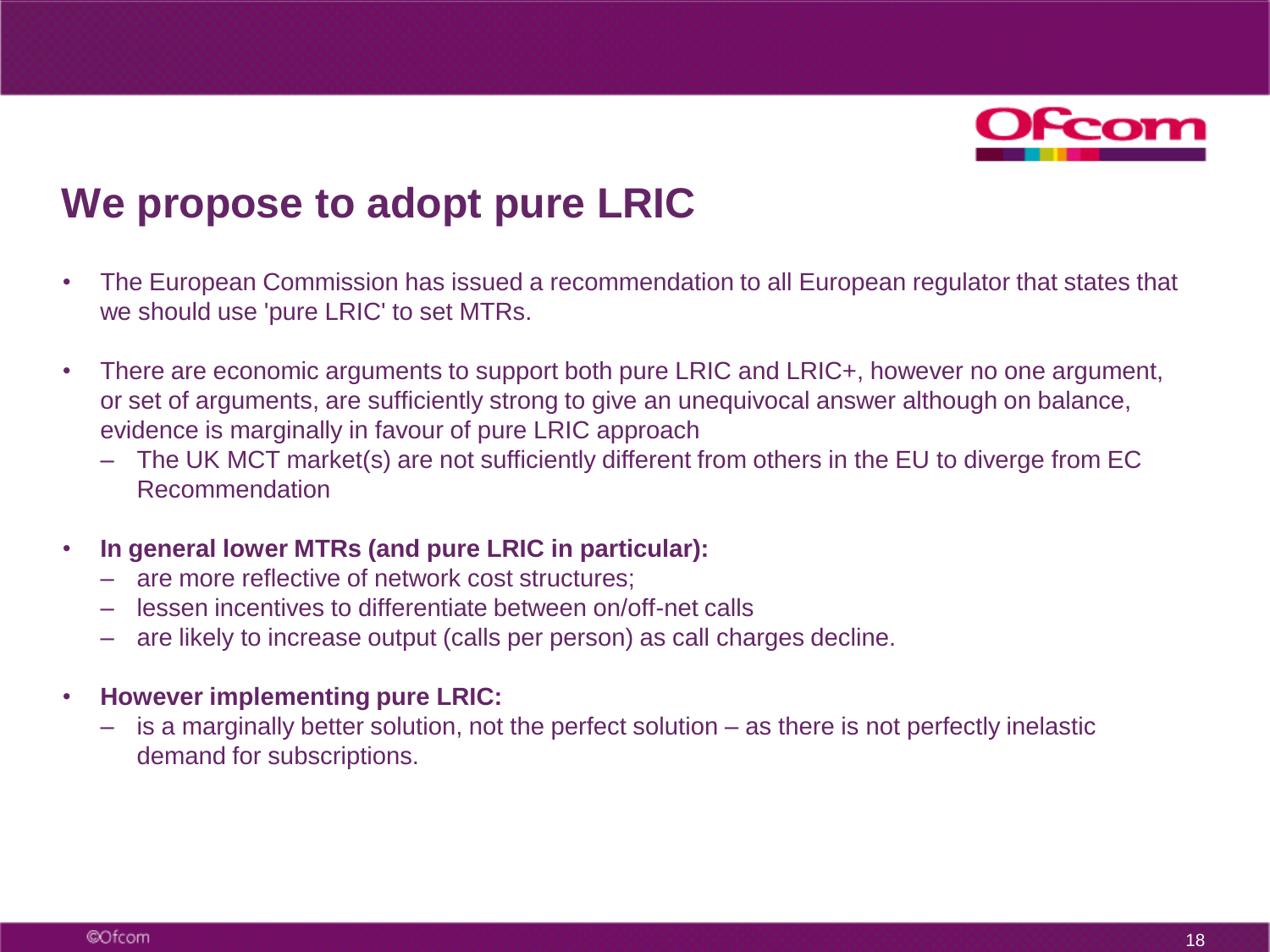

## **Illustrative table of charge control proposals (2008/09 prices)**

**Illustrative table of ppm charge control proposals in 2008/09 prices (brackets show (€c) prices)**

|                             | <b>Target charge</b><br>2010/11 | %reduction<br>$2011/12 - 2014/15$<br>(real terms) | <b>Final charge in</b><br>2014/15<br>(2008/09 prices) formulation | X value for<br>yearly RPI-X |
|-----------------------------|---------------------------------|---------------------------------------------------|-------------------------------------------------------------------|-----------------------------|
| 2G/3G national<br>operators | 4.3(4.7)                        | $-88.4%$                                          | 0.5(0.55)                                                         | 42.7%                       |
| H <sub>3</sub> G            | 4.6(5.1)                        | $-89.1%$                                          | 0.5(0.55)                                                         | 46.5%                       |

It should be noted that the X in the RPI-X formulation will not be exactly equal to the real yearly percentage reduction. When prices are stated in nominal terms, inflation must be accounted for and is treated as a geometric term. In the RPI-X formulation inflation is treated as an arithmetic term. A geometric adjustment must be made to the real yearly percentage change. X in the RPI-X formulation is equal to the real yearly percentage change multiplied by (1+RPI).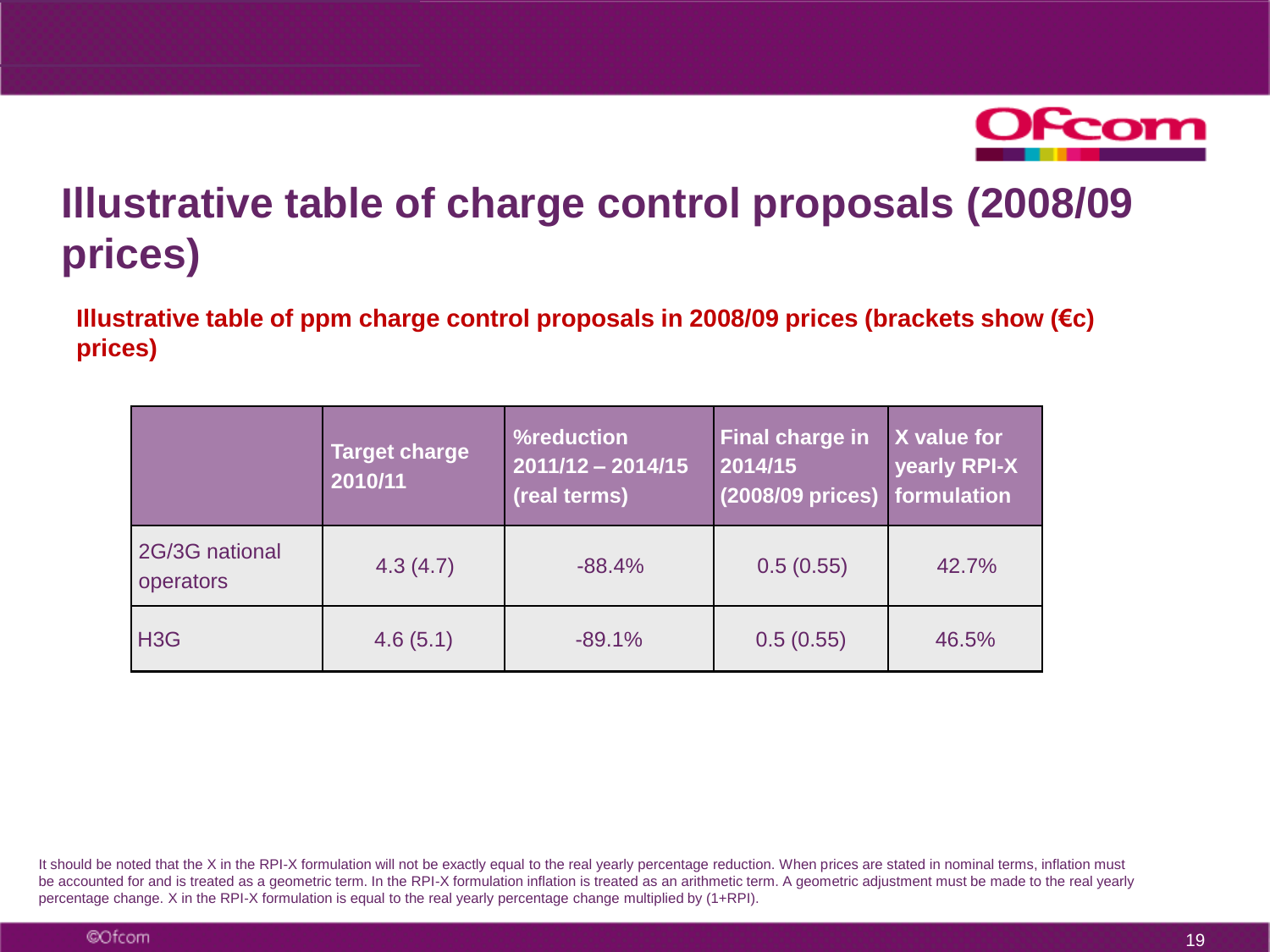

#### **MTRs would decline regardless of the cost standard for the final year target**

LRIC+ yearly percentage change in charge : -24% H3G year 1 decrease to align charges: -29%

Pure LRIC yearly percentage change in charge: -43% H3G year 1 decrease to align charges: -47%



• Significant decline in MTRs due to 3G networks reaching full scale; significant data usage and greater voice usage.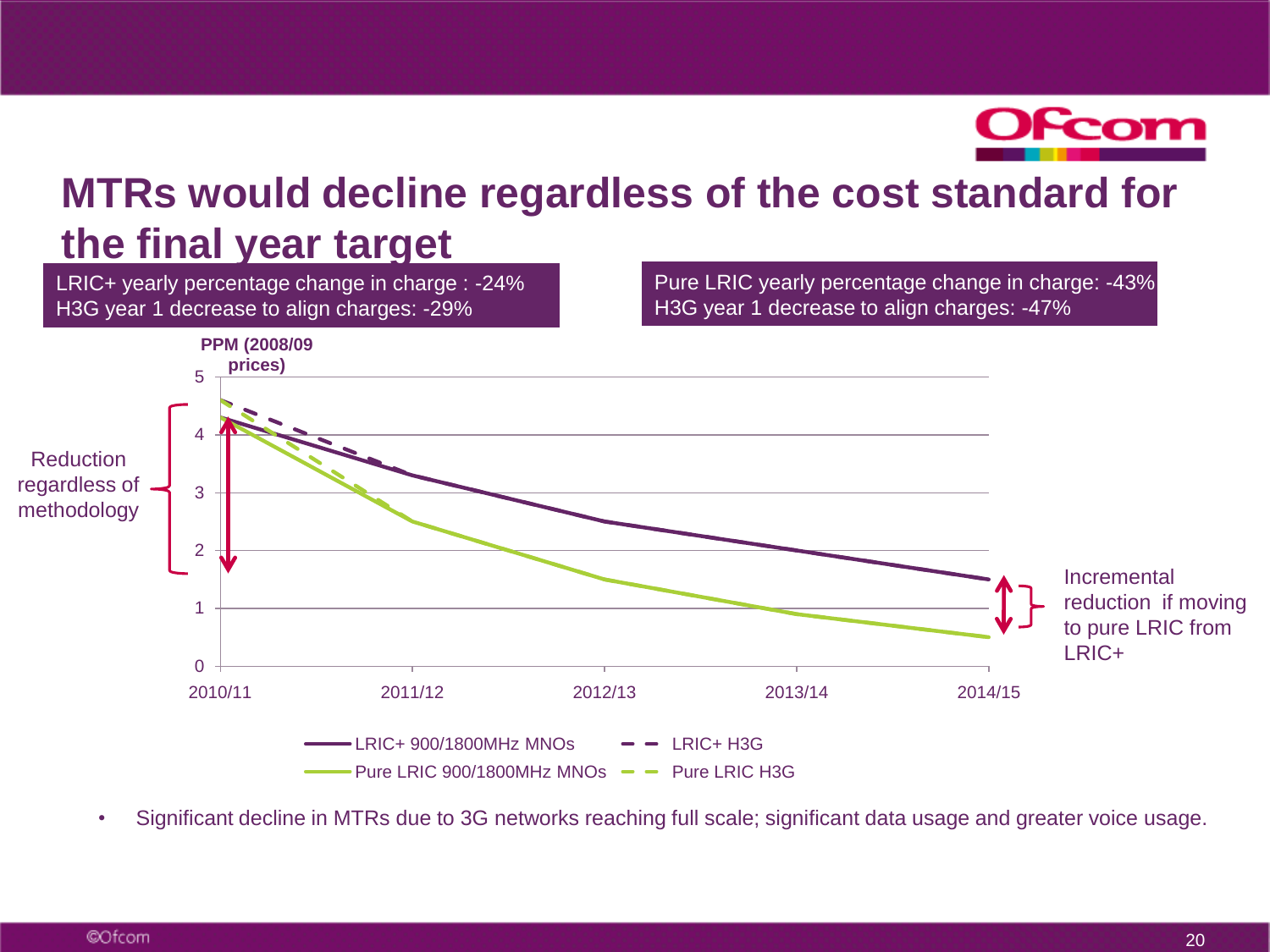

#### **Key drivers behind decline in MTRs**

- LRIC+ Drivers
	- The main drivers in the change of unit cost for LRIC+ are the increase in data volumes and the updated cost for network equipment.
	- Changes in the value of the WACC and spectrum cause a small but significant change in the unit cost of termination. Although we are using a lower value for 2.1GHz spectrum, we are also using a higher value for 1800MHz spectrum. The net effect of our change in spectrum value is an increase in the unit cost of termination.
- Pure I RIC Drivers
	- The main driver in the change of unit cost under pure LRIC is the removal of common costs.
	- Changes in all other inputs have a small impact on the unit cost
	- Under pure LRIC the effect of the change in WACC would not be enough to change the base case unit cost after rounding.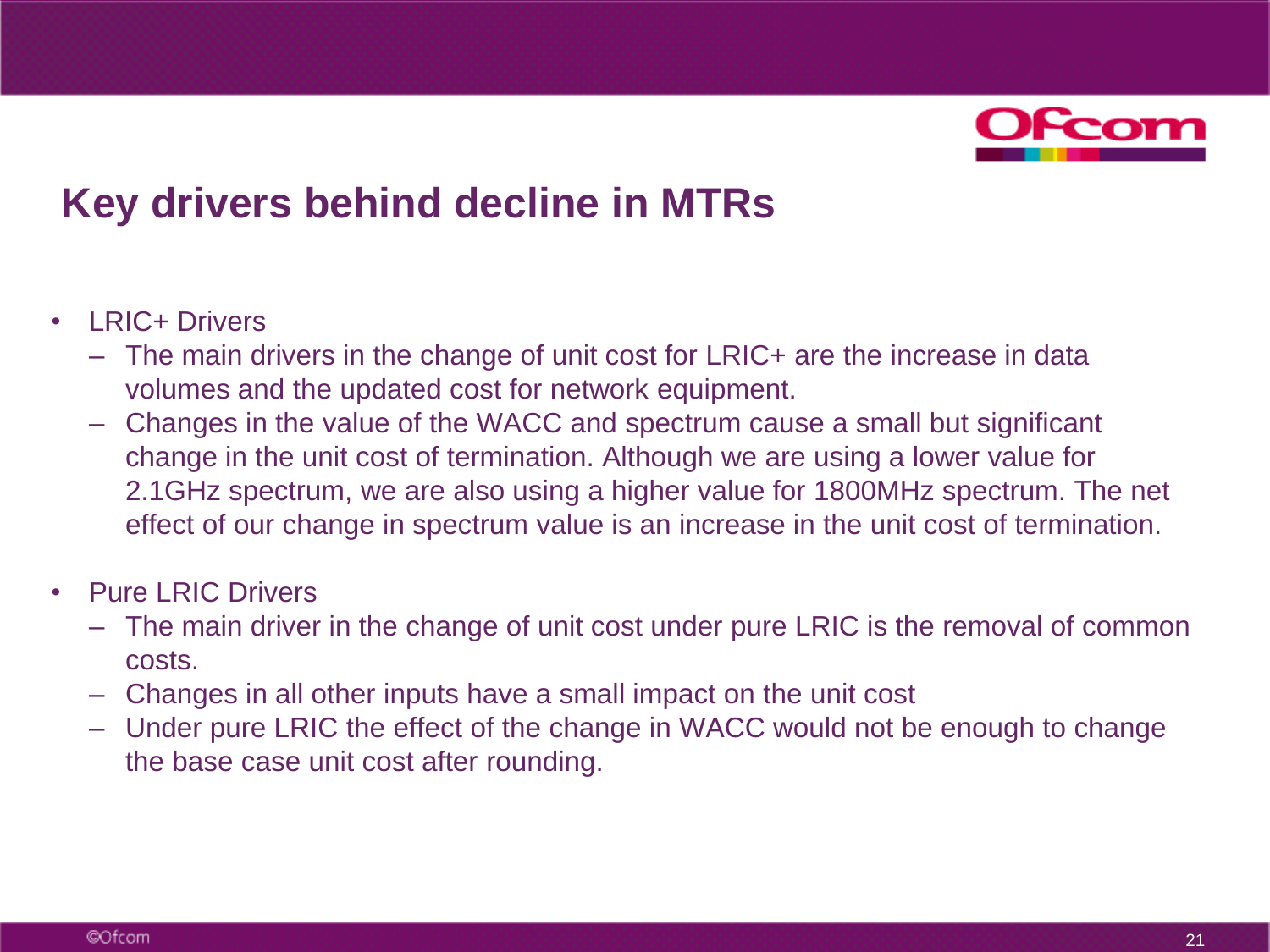

#### **Agenda - outline for the workshop**

| <b>Topic</b>                                                            | <b>Timing</b> | <b>Session lead</b>                      |
|-------------------------------------------------------------------------|---------------|------------------------------------------|
| <b>Arrival and coffee</b>                                               | $2.00 - 2.15$ |                                          |
| Workshop aims and introductions                                         | $2.15 - 2.30$ | David Stewart,<br><b>Andrea Coscelli</b> |
| The MCT Consultation: Market definition, SMP & remedies                 |               | <b>Chris Handley</b>                     |
| The MCT Consultation: Charge control levels                             | $2.30 - 3.25$ | <b>James Mackley</b>                     |
| Out of scope of the consultation: range blocking, number<br>porting etc |               | <b>Paul Jacobus</b>                      |
| How to respond to the consultation                                      | $3.25 - 3.30$ | <b>Paul Jacobus</b>                      |
| Q&As                                                                    | $3.30 - 4.00$ |                                          |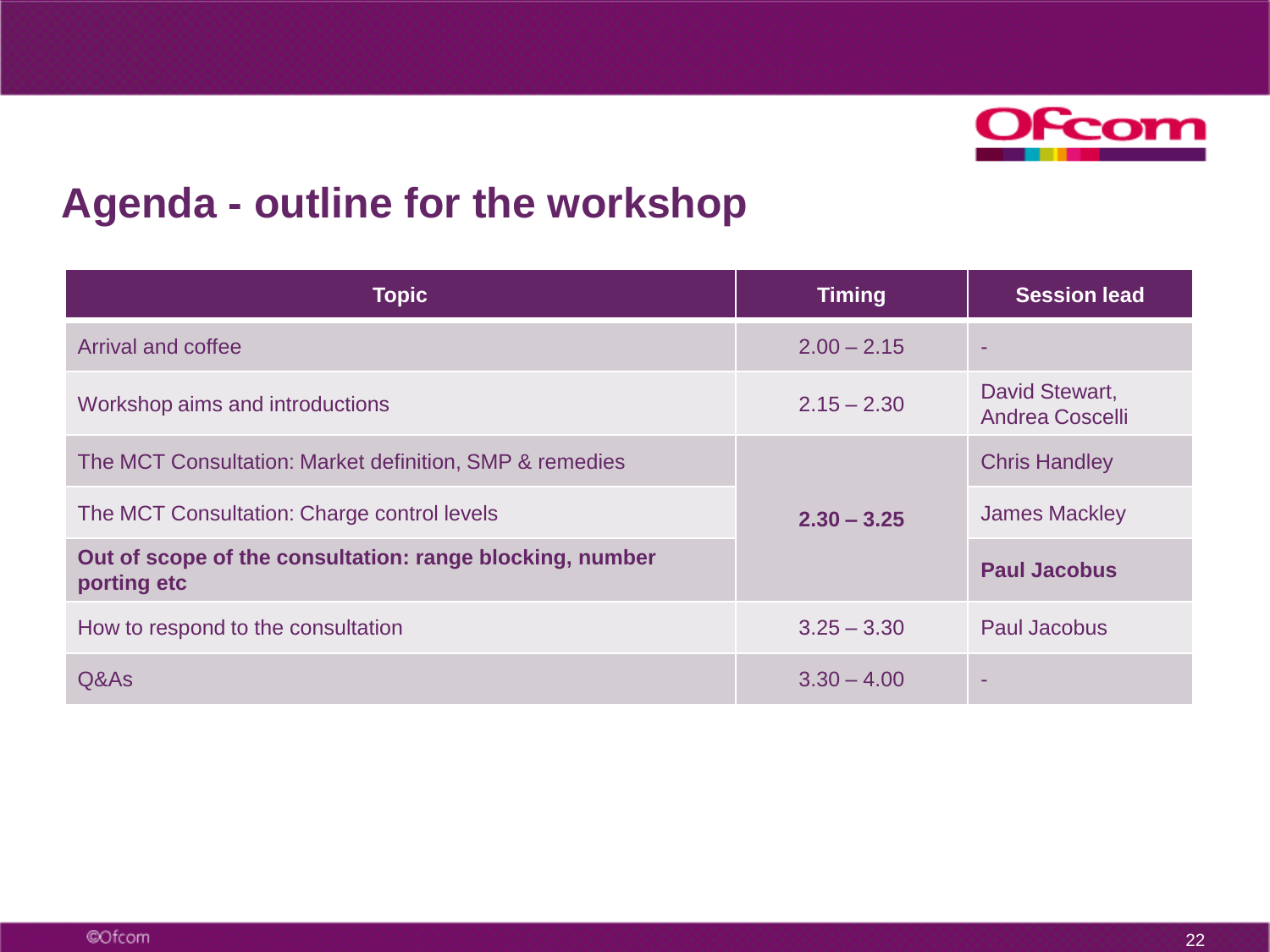

#### **Possible effects of lower termination rates on consumers**

- **A reduction in mobile termination rates is likely to impact on the level and structure of existing mobile tariffs**
	- lower charges may increase retail pricing flexibility, and for example, make it easier for fixed operators to include mobile calls in fixed tariff bundles
	- However some re-balancing of tariffs may happen as operators seek to recover revenues, for example subscription charges (rather than per minute charges) may increase.
- **Stakeholders have provided mixed responses on this issue in response to the 1st consultation**
	- Vodafone, O2, Orange and T-Mobile argue that a reduction in termination rates will lead to tariff rebalancing, with increases in lower tariffs likely
	- Tesco Mobile make similar points, arguing that low users and pre-pay consumers are likely to face price increases
	- Conversely Terminate The Rate, H3G, BT and Asda Mobile argue that reduced termination rates will increase retail price flexibility and allow them to offer a broader range of tariffs and bundles.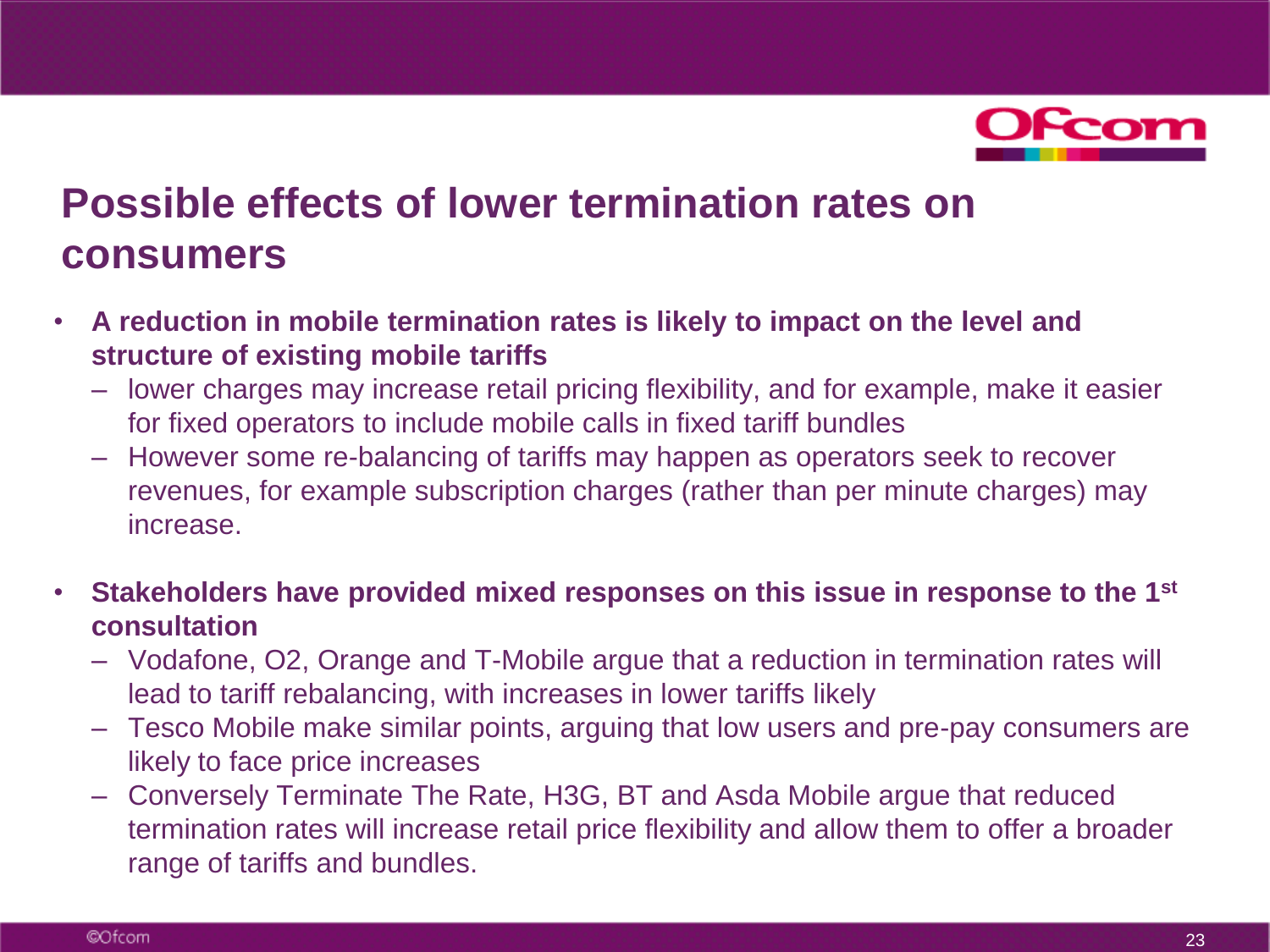

#### **Anticipated impacts on smaller MCPs**

- First, MTRs paid by larger MCPs to smaller MCPs and vice versa will be subject to symmetry
- Second, these rates will fall, rapidly over the period of the control
- Third, we are tidying up other aspects of termination regulation that have caused issues (flip-flopping) etc.
- The current regime expires on 31 March 2011, therefore we expect the new regime to start on 1 April 2011; however the exact date of implementation is subject to the conclusion of this review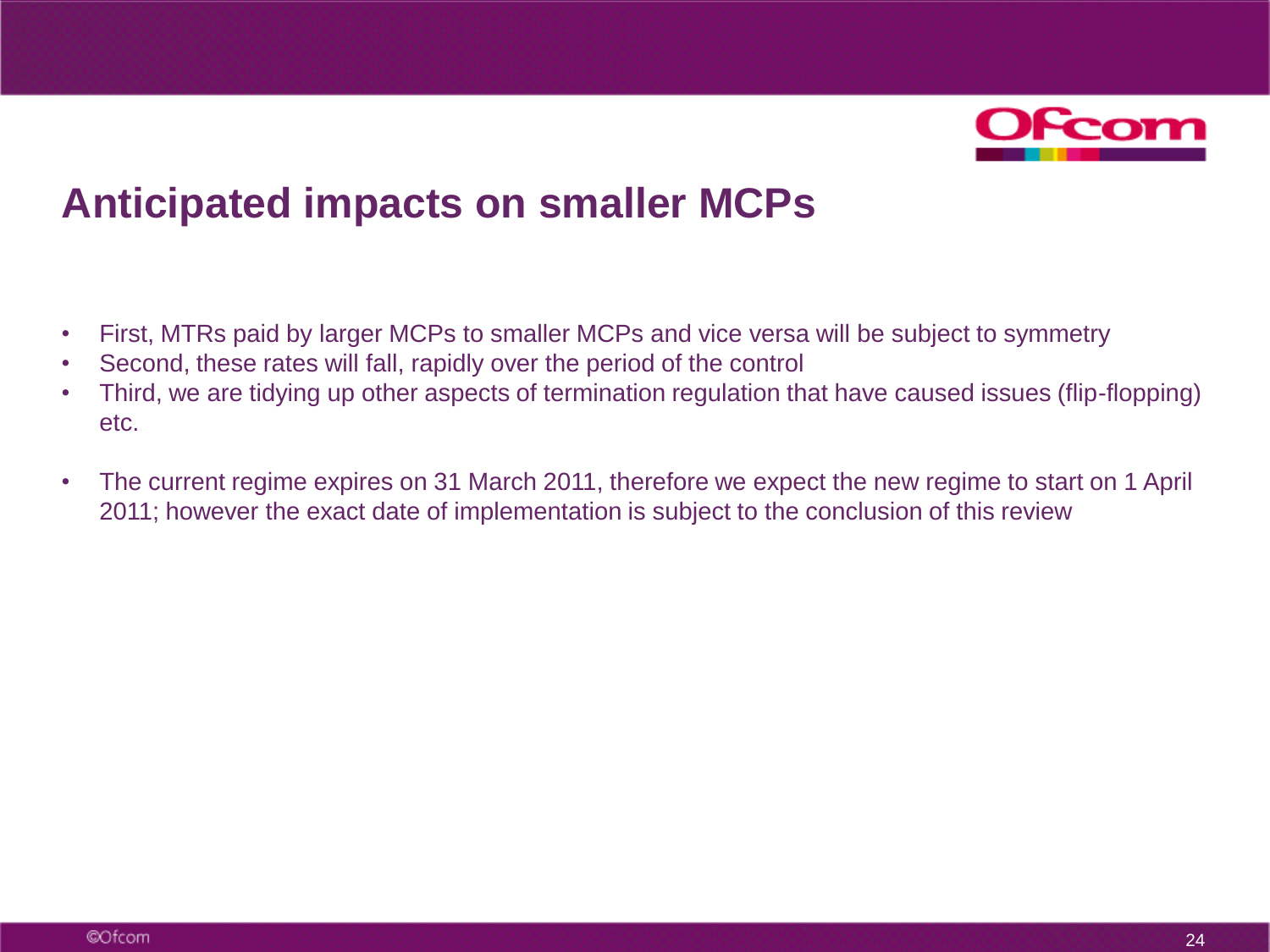

#### **Three MTR disputes between large and smaller MCPs** Stour Marine dispute ongoing

- During 2009/10, we set MTRs between:
	- Mapesbury Communications Limited (MCom) and T-Mobile, and
	- Cable & Wireless plc (C&W) and T-Mobile.
- Dispute arose over the MTR to be charged for terminating calls from T-Mo to the other network.
- Both MCom and C&W are operators with respect to whom no SMP determination had been made at that time in relation to their mobile services; in the 2007 Statement T-Mobile was determined to have SMP.
- In both cases we set rates at the lowest regulated MTR (i.e Vodafone / O2 rates) between each of MCom and C&W, and T-Mobile (symmetry)
- These reciprocal rates are below the level MCom and C&W wanted to charge T-Mobile (7.2 pence per minute (ppm) and 6.418 ppm respectively.
- We estimated that costs could be between 2.9 to 3.4ppm for MCom and 2.61 to 4.14ppm for C&W
- We thought that the appropriate benchmark rate should be the rates applied to 2G/3G operators under the charge controls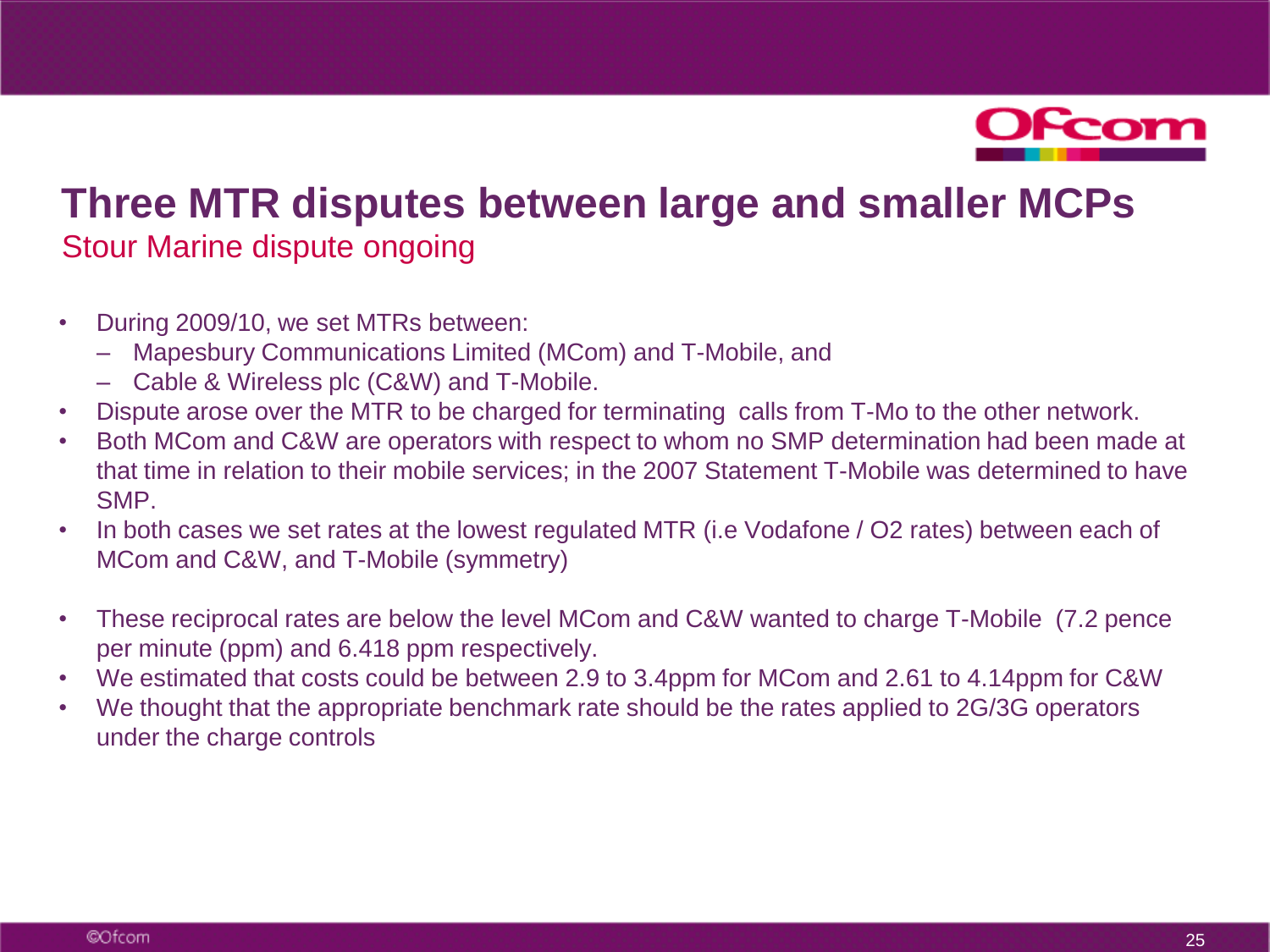

#### **Out of scope, but being monitored by Ofcom**

- **Number Porting.** A consultation was published on the same day as the MCT consultation. In it we note that we propose to retain the current donor-led arrangements but reduce the time taken to port numbers to one working day and require PACs to be issued either immediately over the phone or by SMS within two hours. This is still open for responses.
- **SMS termination rates** We consider short message service (SMS) to be only a limited substitute for calling a mobile at the retail level; it does not act as a competitive constraint at the wholesale level. For that reason we do not consider wholesale SMS termination to be in the same market as wholesale voice call termination. We have not reviewed wholesale SMS termination in this review, and make no proposals in this consultation to regulate SMS termination.
- **Number blocking:** We are aware of the risk of not having end-to-end connectivity among operators, since blocking particular number ranges would mean that, even if call termination to those number ranges was available on a transit basis via BT, exclusion from the retail market might still be a concern. Consumers would be affected by the strategic refusal by larger MCPs to allow their own customers to reach the customers of the smaller MCP, making that smaller MCP's services less attractive. We have only regulated BT to date and continue to monitor the issue.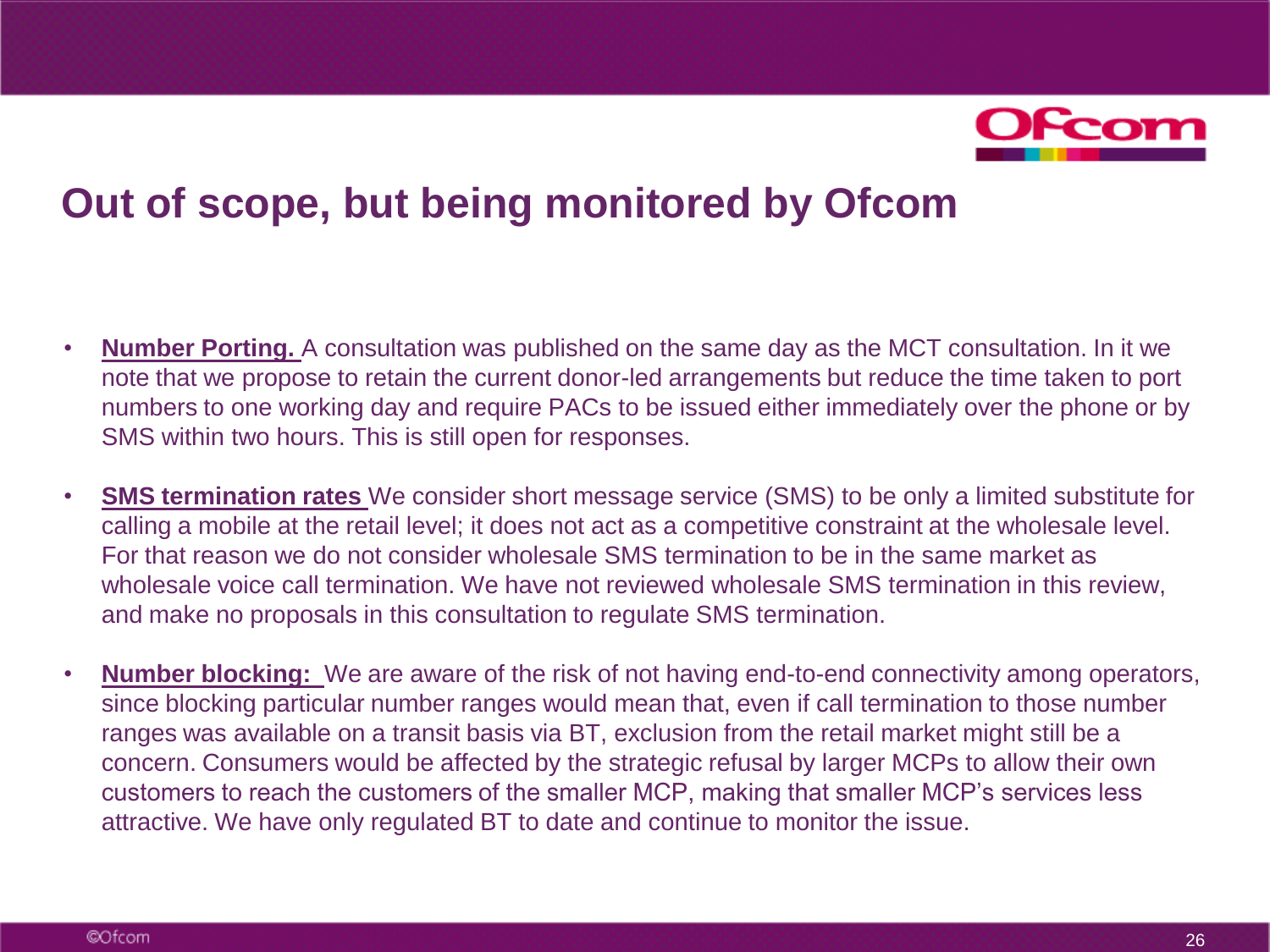

#### **Agenda - outline for the workshop**

| <b>Topic</b>                                              | <b>Timing</b> | <b>Session lead</b>    |
|-----------------------------------------------------------|---------------|------------------------|
| Arrival and coffee                                        | $2.00 - 2.15$ |                        |
| Workshop aims and introductions                           | $2.15 - 2.30$ | <b>David Stewart</b>   |
| The MCT Consultation: Market definition, SMP & remedies   |               | <b>David Stewart</b>   |
| The MCT Consultation: Charge control levels               |               |                        |
| $2.30 - 3.25$<br><b>Historical disputes</b>               |               | <b>David Stewart</b>   |
| Out of scope of the consultation: range blocking, MNP etc |               | <b>David Stewart</b>   |
| How to respond to the consultation                        | $3.25 - 3.30$ | <b>Andrea Coscelli</b> |
| Q&As                                                      | $3.30 - 4.00$ |                        |